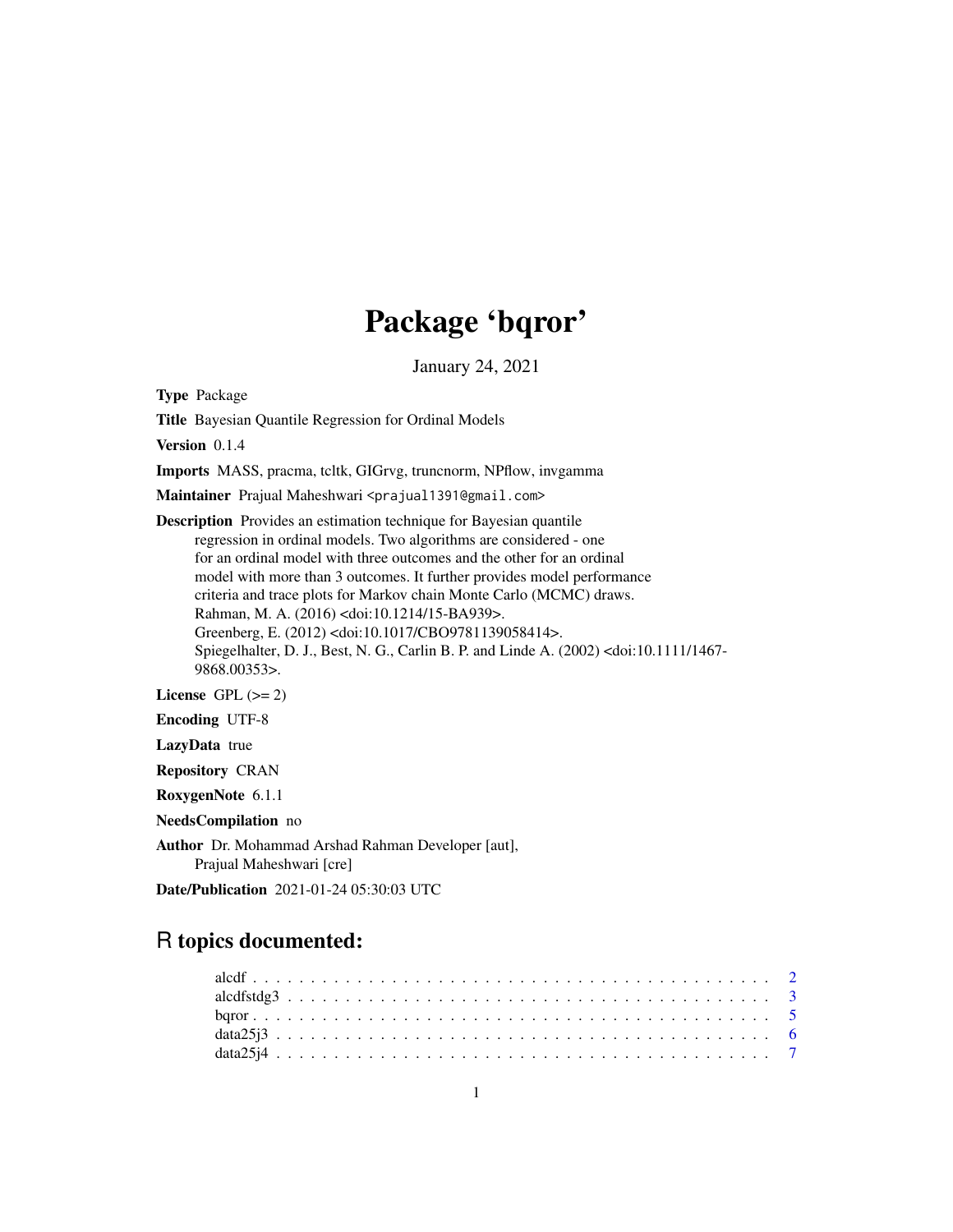#### $2 \cos \theta$  and  $\theta$  and  $\theta$  and  $\theta$  and  $\theta$  and  $\theta$  and  $\theta$  and  $\theta$  and  $\theta$  and  $\theta$  and  $\theta$  and  $\theta$  and  $\theta$  and  $\theta$  and  $\theta$  and  $\theta$  and  $\theta$  and  $\theta$  and  $\theta$  and  $\theta$  and  $\theta$  and  $\theta$  and  $\theta$  and  $\theta$  and  $\$

|       |                                                                                                               | $\tau$          |
|-------|---------------------------------------------------------------------------------------------------------------|-----------------|
|       |                                                                                                               | -8              |
|       |                                                                                                               | - 9             |
|       |                                                                                                               | <b>10</b>       |
|       |                                                                                                               | $\overline{10}$ |
|       |                                                                                                               | <sup>12</sup>   |
|       |                                                                                                               | 14              |
|       |                                                                                                               | 16              |
|       |                                                                                                               | 17              |
|       |                                                                                                               | -19             |
|       |                                                                                                               | <b>20</b>       |
|       |                                                                                                               | 21              |
|       |                                                                                                               | 23              |
|       | drawwg3                                                                                                       |                 |
|       |                                                                                                               |                 |
|       |                                                                                                               |                 |
|       |                                                                                                               |                 |
|       | qrminfundtheorem $\ldots \ldots \ldots \ldots \ldots \ldots \ldots \ldots \ldots \ldots \ldots \ldots \ldots$ | 30              |
|       |                                                                                                               | 33              |
|       |                                                                                                               | 34              |
|       |                                                                                                               | 36              |
|       |                                                                                                               | 38              |
|       |                                                                                                               | 39              |
|       |                                                                                                               | 40              |
| Index |                                                                                                               | 42              |

<span id="page-1-1"></span>alcdf *Asymmetric Laplace Distribution*

# Description

This function computes the cumulative distribution (CDF) for an asymmetric Laplace distribution.

# Usage

alcdf(x, mu, sigma, p)

# Arguments

| x     | scalar value.                                    |
|-------|--------------------------------------------------|
| mu    | location parameter of ALD.                       |
| sigma | scale parameter of ALD.                          |
| р     | quantile or skewness parameter, $p$ in $(0,1)$ . |

<span id="page-1-0"></span>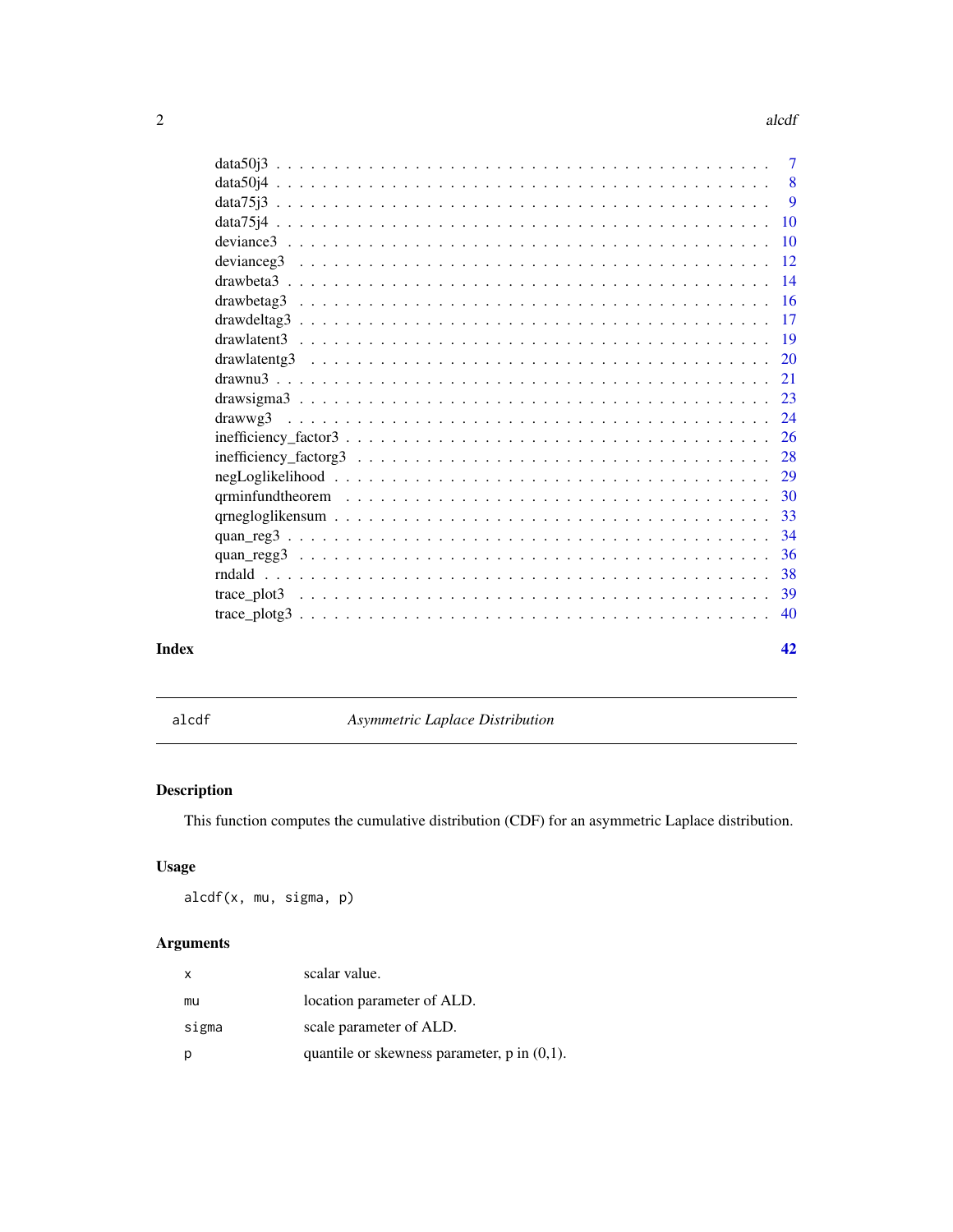<span id="page-2-0"></span>alcdfstdg3 3

# Details

Computes the cumulative distribution function for the asymmetric Laplace distribution.

$$
CDF(x) = F(x) = P(X \le x)
$$

where X is a random variable

# Value

Returns a scalar with cumulative probability value at point 'x'.

# References

Rahman, M. A. (2016). "Bayesian Quantile Regression for Ordinal Models." Bayesian Analysis, 11(1): 1-24.

Koenker, R. and Machado, J. (1999). "Goodness of Fit and Related Inference Processes for Quantile Regression." Journal of American Statistics Association, 94(3): 1296-1309.

Keming, Y. and Zhang, J. (2005). "A Three-Parameter Asymmetric Laplace Distribution." Communications in Statistics - Theory and Methods, 34(9): 1867-1879.

# See Also

cumulative distribution function, asymmetric Laplace distribution

#### Examples

```
set.seed(101)
x \le -0.5428573mu < -0.5sigma <-1p \le -0.25ans <- alcdf(x, mu, sigma, p)
# ans
# 0.1143562
```
<span id="page-2-1"></span>

### Description

This function computes the CDF of a standard asymmetric Laplace distribution i.e.  $AL(0, 1, p)$ .

#### Usage

alcdfstdg3(x, p)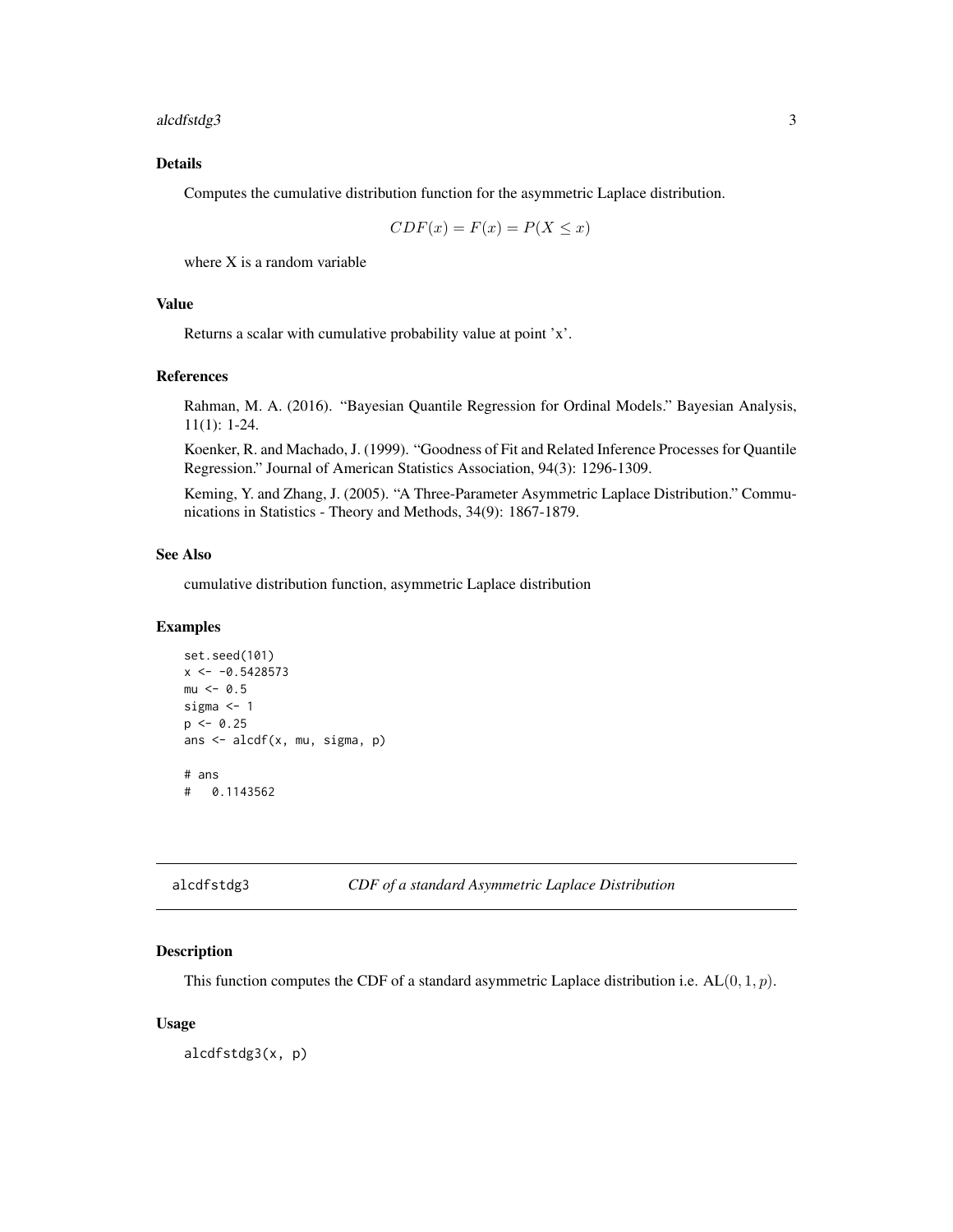#### Arguments

| scalar value.                                          |
|--------------------------------------------------------|
| quantile level or skewness parameter, $p$ in $(0,1)$ . |

# Details

Computes the CDF of a standard asymmetric Laplace distribution.

$$
CDF(x) = F(x) = P(X \le x)
$$

where X is a random variable that follows  $AL(0, 1, p)$ .

# Value

Returns the probability value from the CDF of an asymmetric Laplace distribution.

#### References

Rahman, M. A. (2016). "Bayesian Quantile Regression for Ordinal Models." Bayesian Analysis, 11(1): 1-24.

Koenker, R. and Machado, J. (1999). "Goodness of Fit and Related Inference Processes for Quantile Regression." Journal of American Statistics Association, 94(3): 1296-1309.

Keming, Y. and Zhang, J. (2005). "A Three-Parameter Asymmetric Laplace Distribution." Communications in Statistics - Theory and Methods, 34(9): 1867-1879.

# See Also

asymmetric Laplace distribution

```
set.seed(101)
x < -0.5428573p \le -0.25ans <- alcdfstdg3(x, p)
# ans
# 0.1663873
```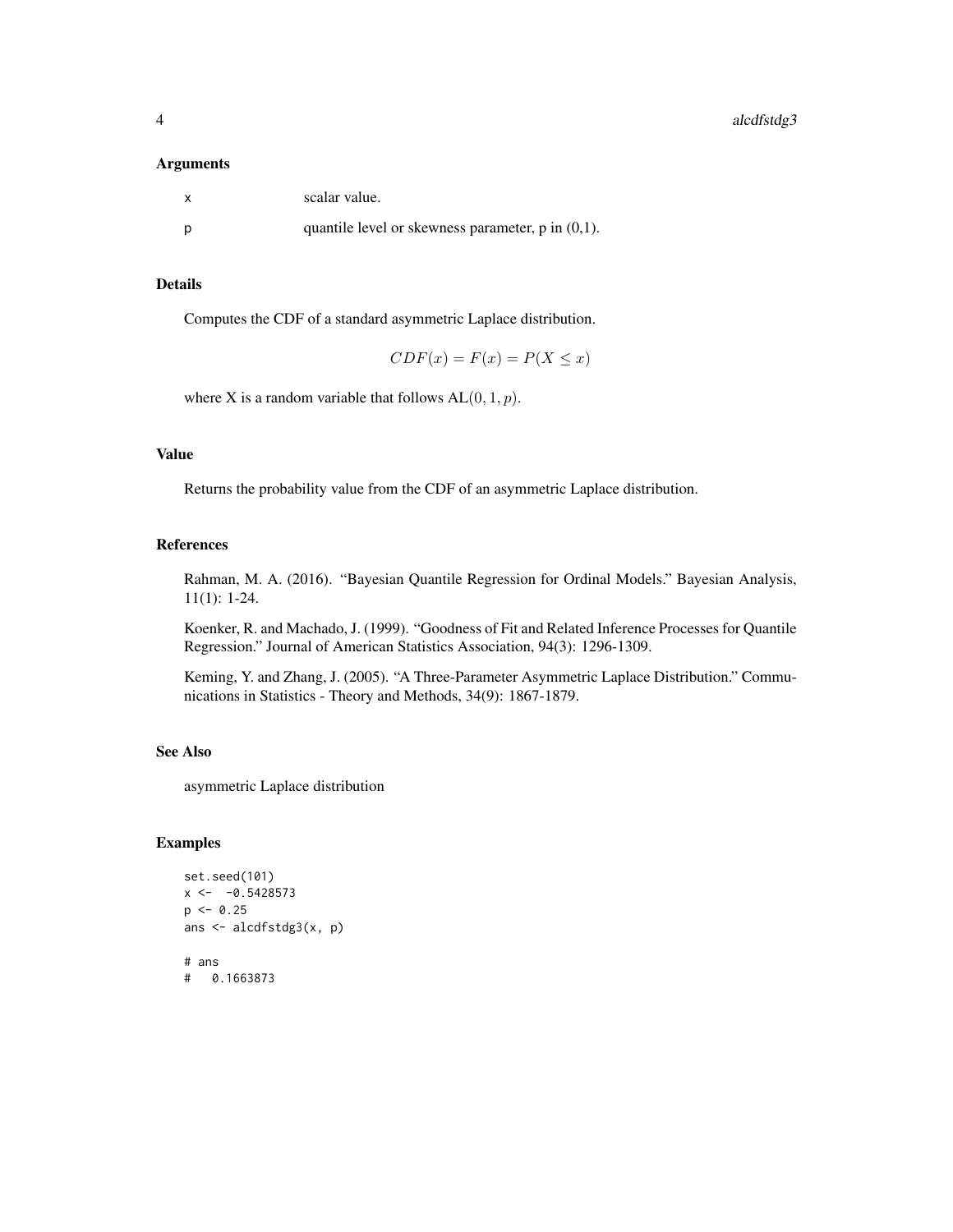#### <span id="page-4-0"></span>Description

This package serves the following 3 purposes for Ordinal Models under bayesian analysis:

- Package provides an estimation technique for Bayesian quantile regression in ordinal models. Two algorithms are considered
	- one for an ordinal model with three outcomes.
	- second for an ordinal model with more than three outcomes.
- Package provides model performance criteria's.
- It also provides trace plots for Markov chain Monte Carlo (MCMC) draws.

#### Details

Package : bqror T ype : P ackage  $Version: 0.1.0$  $License : GPL(>= 2)$ 

Package bqror provides the following functions:

• For an Ordinal Model with three outcomes:

[quan\\_reg3](#page-33-1), [drawlatent3](#page-18-1), [drawbeta3](#page-13-1), [drawsigma3](#page-22-1), [drawnu3](#page-20-1), [deviance3](#page-9-1), [negLoglikelihood](#page-28-1), [rndald](#page-37-1), [trace\\_plot3](#page-38-1), [inefficiency\\_factor3](#page-25-1)

• For an Ordinal Model with more than three outcomes:

[quan\\_regg3](#page-35-1), [qrminfundtheorem](#page-29-1), [qrnegloglikensum](#page-32-1), [drawbetag3](#page-15-1), [drawwg3](#page-23-1), [drawlatentg3](#page-19-1), [drawdeltag3](#page-16-1), [devianceg3](#page-11-1), [alcdfstdg3](#page-2-1), [alcdf](#page-1-1), [trace\\_plotg3](#page-39-1), [inefficiency\\_factorg3](#page-27-1)

#### Author(s)

Dr. Mohammad Arshad Rahman

Prajual Maheshwari <prajual1391@gmail.com>

#### References

Rahman, M. A. (2016). "Bayesian Quantile Regression for Ordinal Models." Bayesian Analysis, 11(1): 1-24, <doi:10.1214/15-BA939>.

Spiegelhalter, D. J., Best, N. G., Carlin B. P. and Linde A. (2002). "Bayesian Measures of Model Complexity and Fit." Journal of the Royal Statistical Society B, Part 4: 583-639, <doi:10.1111/1467- 9868.00353>.

Greenberg, E. (2012). "Introduction to Bayesian Econometrics." Cambridge University Press, Cambridge, <doi:10.1017/CBO9781139058414>.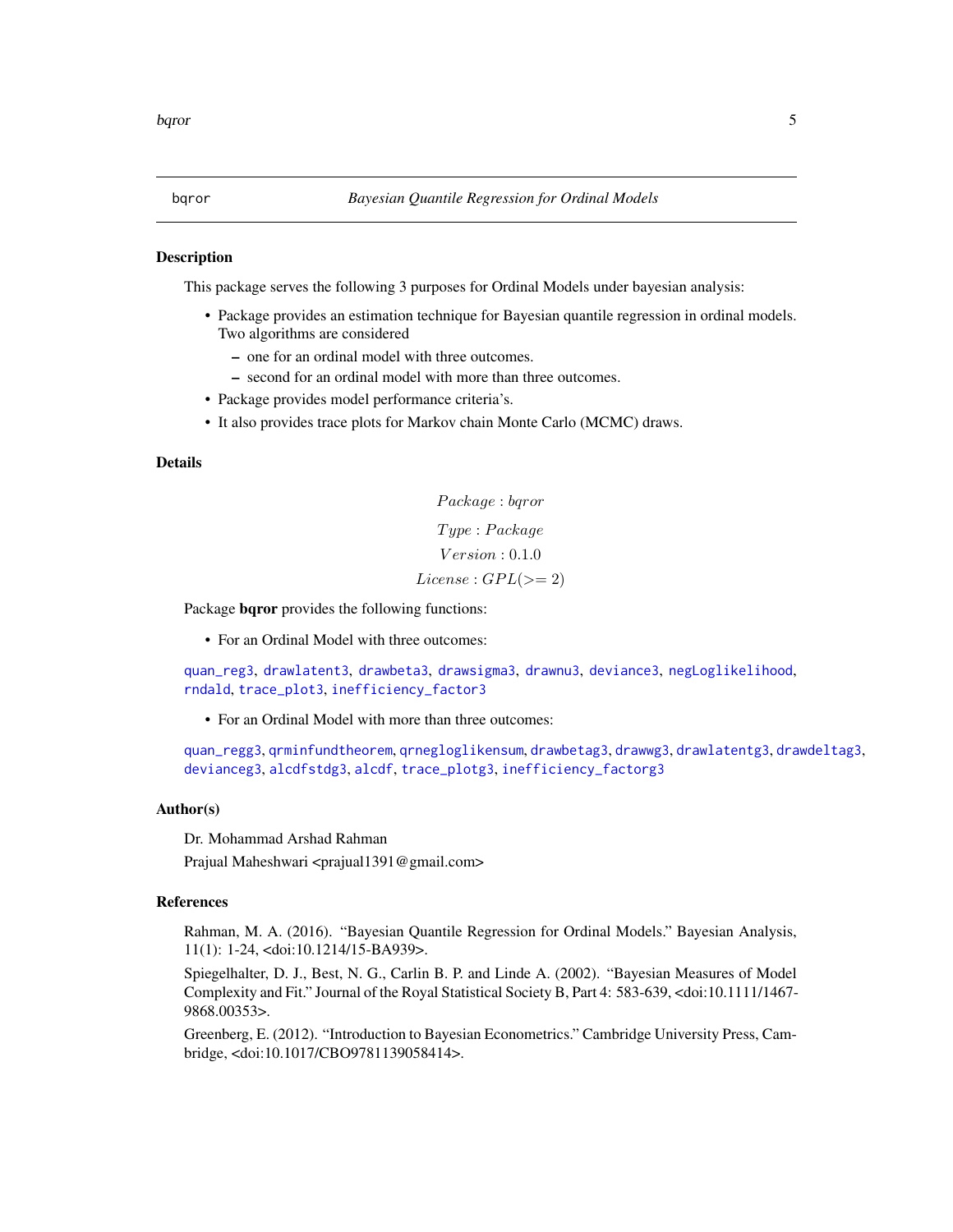# <span id="page-5-0"></span>See Also

[rgig,](#page-0-0) [mvrnorm,](#page-0-0) [ginv,](#page-0-0) [rtruncnorm,](#page-0-0) [mvnpdf,](#page-0-0) [rinvgamma,](#page-0-0) [mldivide,](#page-0-0) [rand,](#page-0-0) [qnorm,](#page-0-0) [rexp,](#page-0-0) [rnorm,](#page-0-0) [std,](#page-0-0) [sd,](#page-0-0) [Reshape,](#page-0-0) [setTkProgressBar,](#page-0-0) [tkProgressBar.](#page-0-0)

data25j3 *data25j3 Data with 300 observations for* p = 0.25 *with 3 outcomes*

#### Description

data25j3 Data with 300 observations for  $p = 0.25$  with 3 outcomes

#### Usage

data(data25j3)

#### Details

Generates 300 observations for the simulation study at the  $25<sup>th</sup>$  quantile. The specifications are  $\beta = (2, 2, 1), X \sim MVN(0_2, \Sigma)$  where  $\Sigma = [1, 0.25; 0.25, 1],$  and  $\epsilon \sim AL(0, \sigma = 1, p = 0.25)$ .

The errors are generated from an asymmetric Laplace distribution by using its normal–exponential mixture formulation.

The continuous value are classified into 3 categories using the cut-points (0, 4).

# Value

Returns a list with components

- x: a matrix of covariates.
- y: a matrix of ordinal outcomes.

# References

Kozumi, H. and Kobayashi, G. (2011). "Gibbs Sampling Methods for Bayesian Quantile Regression." Journal of Statistical Computation and Simulation, 81(11), 1565–1578.

#### See Also

[mvrnorm,](#page-0-0) Asymmetric Laplace Distribution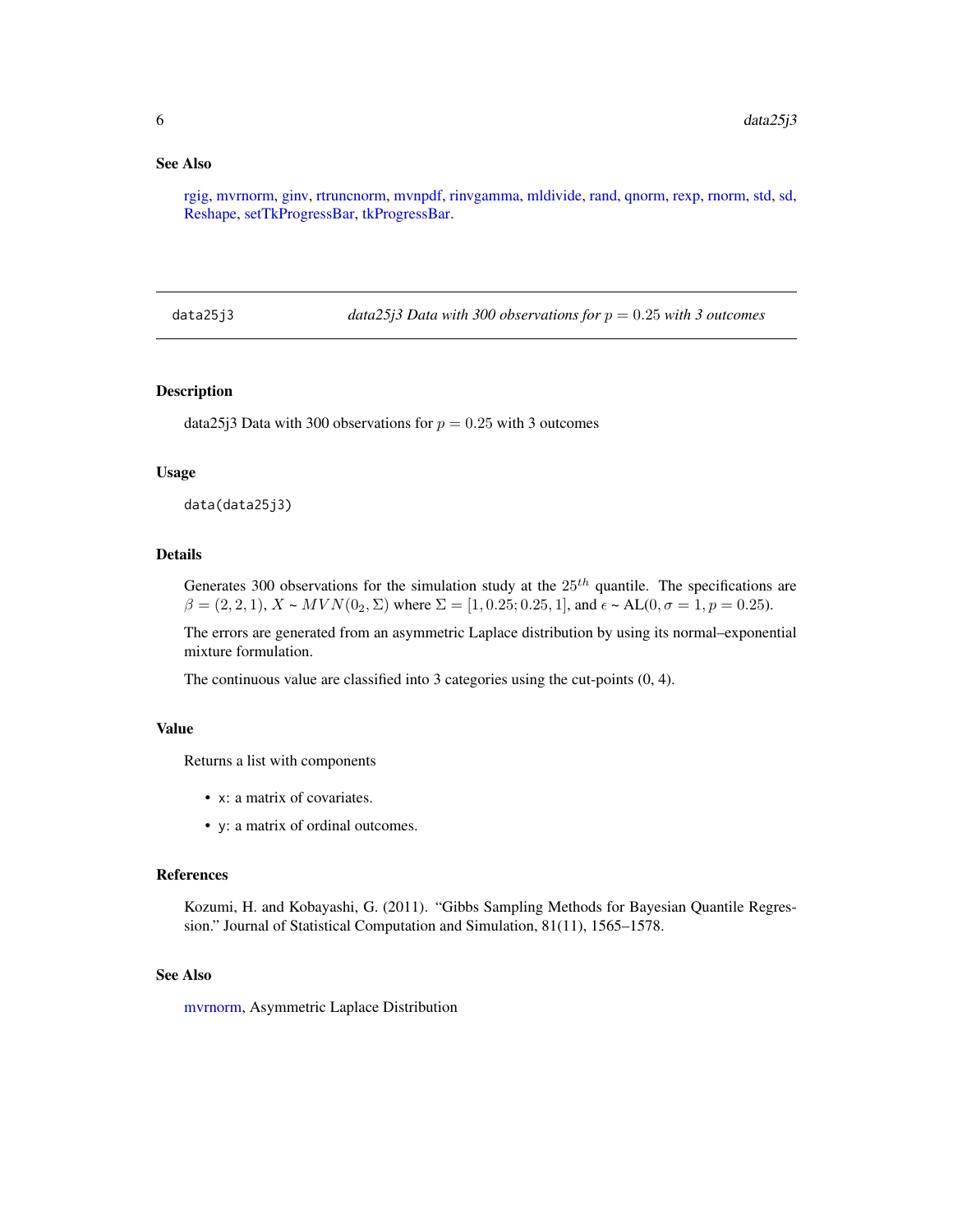<span id="page-6-0"></span>

# Description

data25 $i4$  Data with 300 observations for  $p = 0.25$  with 4 outcomes

# Usage

```
data(data25j4)
```
# Details

Generates 300 observations for the simulation study at the  $25<sup>th</sup>$  quantile. The specifications are  $\beta = (-2, 3, 4), X \sim MVN(0_2, \Sigma)$  where  $\Sigma = [1, 0.25; 0.25, 1],$  and  $\epsilon \sim AL(0, \sigma = 1, p = 0.25)$ .

The errors are generated from an asymmetric Laplace distribution by using its normal–exponential mixture formulation.

The continuous value are classified into 4 categories using the cut-points (0, 2, 3).

# Value

Returns a list with components

- x: a matrix of covariates.
- y: a matrix of ordinal outcomes.

# References

Kozumi, H. and Kobayashi, G. (2011). "Gibbs Sampling Methods for Bayesian Quantile Regression." Journal of Statistical Computation and Simulation, 81(11): 1565–1578.

#### See Also

[mvrnorm,](#page-0-0) Asymmetric Laplace Distribution

| data50j3 | data50j3 Data with 300 observations for $p = 0.5$ with 3 outcomes |  |
|----------|-------------------------------------------------------------------|--|
|----------|-------------------------------------------------------------------|--|

## Description

data50j3 Data with 300 observations for  $p = 0.5$  with 3 outcomes

#### Usage

data(data50j3)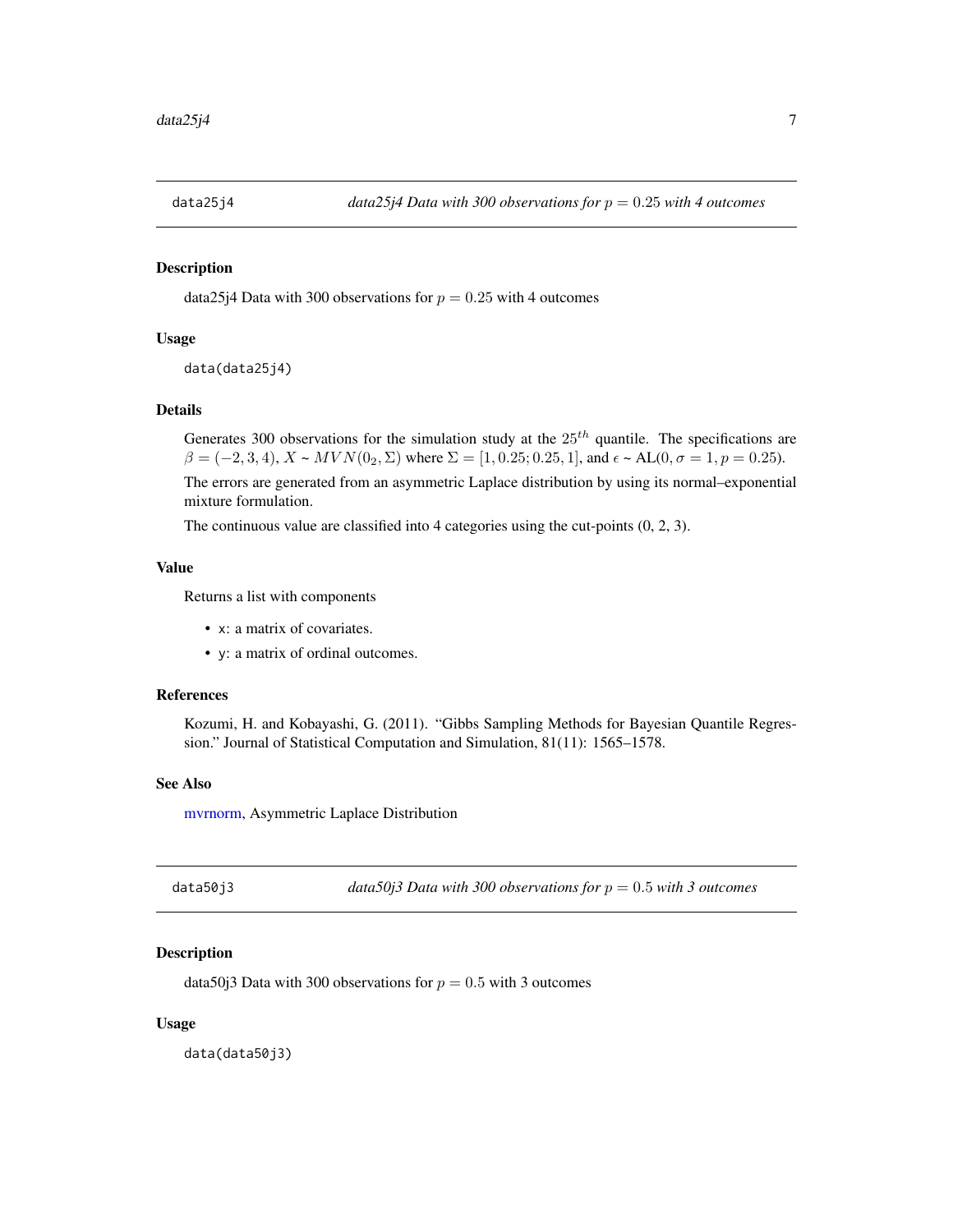#### <span id="page-7-0"></span>Details

Generates 300 observations for the simulation study at the  $50^{th}$  quantile. The specifications are  $\beta = (2, 2, 1), X \sim MVN(0_2, \Sigma)$  where  $\Sigma = [1, 0.25, 0.25, 1],$  and  $\epsilon \sim AL(0, \sigma = 1, p = 0.50).$ 

The errors are generated from an asymmetric Laplace distribution by using its normal–exponential mixture formulation.

The continuous value are classified into 3 categories using the cut-points (0, 4).

# Value

Returns a list with components

- x: a matrix of covariates.
- y: a matrix of ordinal outcomes.

#### References

Kozumi, H. and Kobayashi, G. (2011). "Gibbs Sampling Methods for Bayesian Quantile Regression." Journal of Statistical Computation and Simulation, 81(11): 1565–1578.

### See Also

[mvrnorm,](#page-0-0) Asymmetric Laplace Distribution

data50j4 *data50j4 Data with 300 observations for* p = 0.5 *with 4 outcomes*

#### **Description**

data50j4 Data with 300 observations for  $p = 0.5$  with 4 outcomes

#### Usage

```
data(data50j4)
```
#### Details

Generates 300 observations for the simulation study at the  $50<sup>th</sup>$  quantile. The specifications are  $\beta = (-2, 3, 4), X \sim MVN(0_2, \Sigma)$  where  $\Sigma = [1, 0.25; 0.25, 1]$ , and  $\epsilon \sim AL(0, \sigma = 1, p = 0.50)$ . The errors are generated from an asymmetric Laplace distribution by using its normal–exponential mixture formulation.

The continuous value are classified into 4 categories using the cut-points (0, 2, 3).

#### Value

Returns a list with components

- x: a matrix of covariates.
- y: a matrix of ordinal outcomes.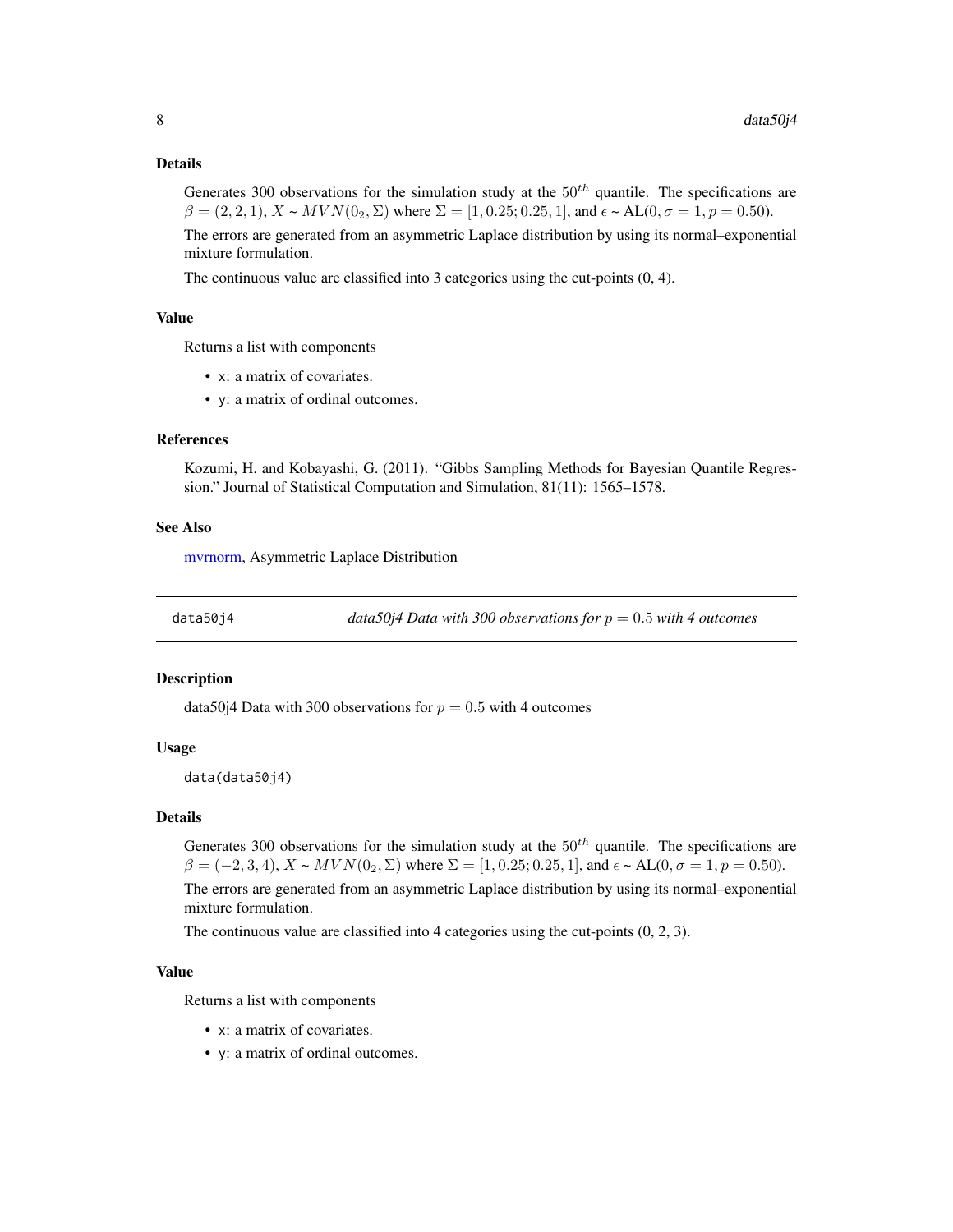#### <span id="page-8-0"></span> $data75j3$  9

# References

Kozumi, H. and Kobayashi, G. (2011). "Gibbs Sampling Methods for Bayesian Quantile Regression." Journal of Statistical Computation and Simulation, 81(11): 1565–1578.

#### See Also

[mvrnorm,](#page-0-0) Asymmetric Laplace Distribution

data75j3 *data75j3 Data with 300 observations for* p = 0.75 *with 3 outcomes*

## Description

data75 $j3$  Data with 300 observations for  $p = 0.75$  with 3 outcomes

#### Usage

data(data75j3)

#### Details

Generates 300 observations for the simulation study at the  $75<sup>th</sup>$  quantile. The specifications are  $\beta = (2, 2, 1), X \sim MVN(0_2, \Sigma)$  where  $\Sigma = [1, 0.25; 0.25, 1],$  and  $\epsilon \sim AL(0, \sigma = 1, p = 0.75).$ 

The errors are generated from an asymmetric Laplace distribution by using its normal–exponential mixture formulation.

The continuous value are classified into 3 categories using the cut-points (0, 4).

#### Value

Returns a list with components

- x: a matrix of covariates.
- y: a matrix of ordinal outcomes.

#### References

Kozumi, H. and Kobayashi, G. (2011). "Gibbs Sampling Methods for Bayesian Quantile Regression." Journal of Statistical Computation and Simulation, 81(11): 1565–1578.

#### See Also

[mvrnorm,](#page-0-0) Asymmetric Laplace Distribution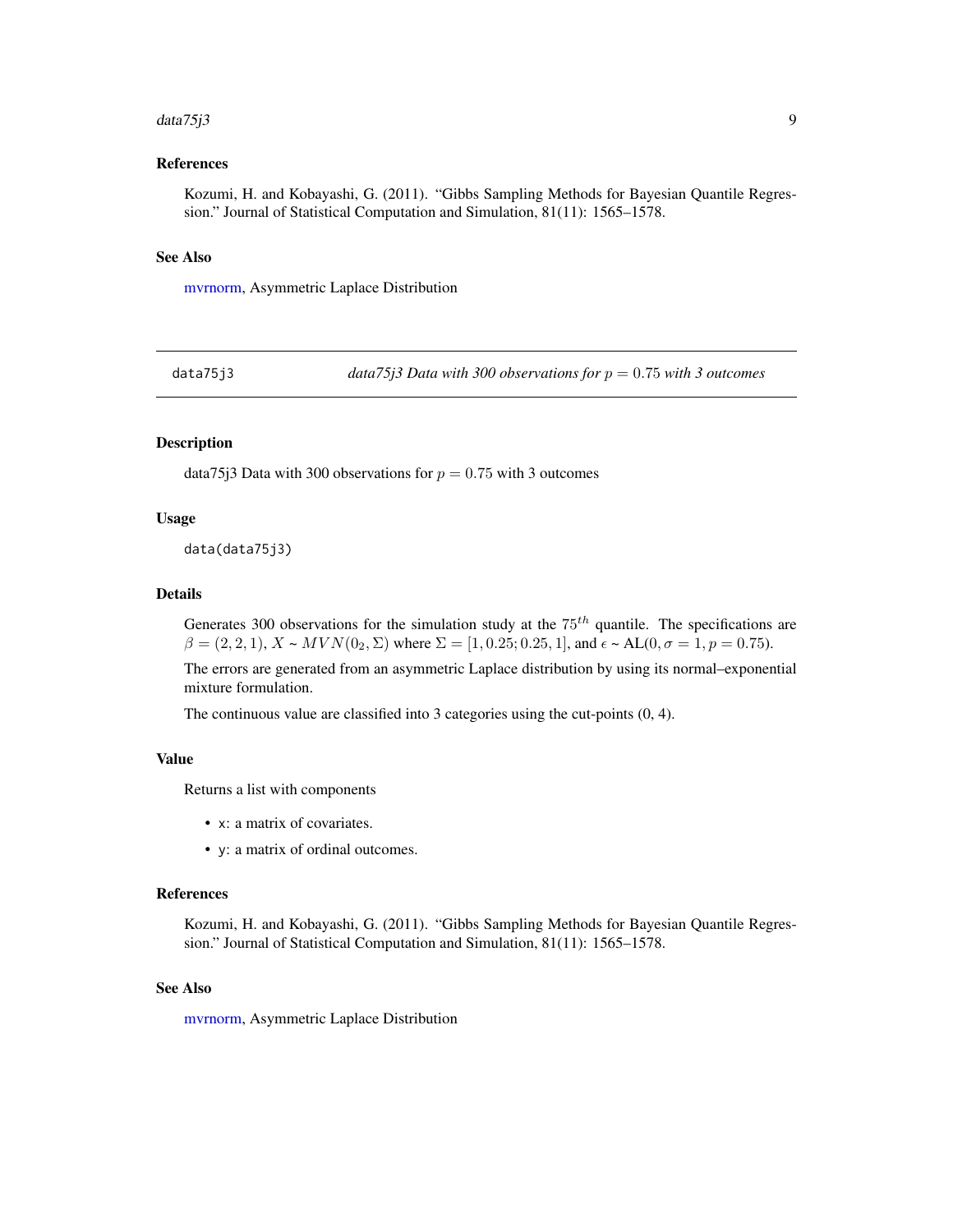<span id="page-9-0"></span>

# Description

data75j4 Data with 300 observations for  $p = 0.75$  with 4 outcomes

#### Usage

```
data(data75j4)
```
# Details

Generates 300 observations for the simulation study at the  $75<sup>th</sup>$  quantile. The specifications are  $\beta = (-2, 3, 4), X \sim MVN(0_2, \Sigma)$  where  $\Sigma = [1, 0.25; 0.25, 1],$  and  $\epsilon \sim AL(0, \sigma = 1, p = 0.75)$ .

The errors are generated from an asymmetric Laplace distribution by using its normal–exponential mixture formulation.

The continuous value are classified into 4 categories using the cut-points (0, 2, 3).

#### Value

Returns a list with components

- x: a matrix of covariates.
- y: a matrix of ordinal outcomes.

#### References

Kozumi, H. and Kobayashi, G. (2011). "Gibbs Sampling Methods for Bayesian Quantile Regression." Journal of Statistical Computation and Simulation, 81(11): 1565–1578.

#### See Also

[mvrnorm,](#page-0-0) Asymmetric Laplace Distribution

<span id="page-9-1"></span>deviance3 *Deviance Information Criteria for Ordinal Models with 3 outcomes*

#### **Description**

Function for computing the Deviance Information Criteria for ordinal models with 3 outcomes.

#### Usage

```
deviance3(y, x, gammacp, p, post_mean_beta, post_std_beta, post_mean_sigma,
 post_std_sigma, beta_draws, sigma_draws, burn, iter)
```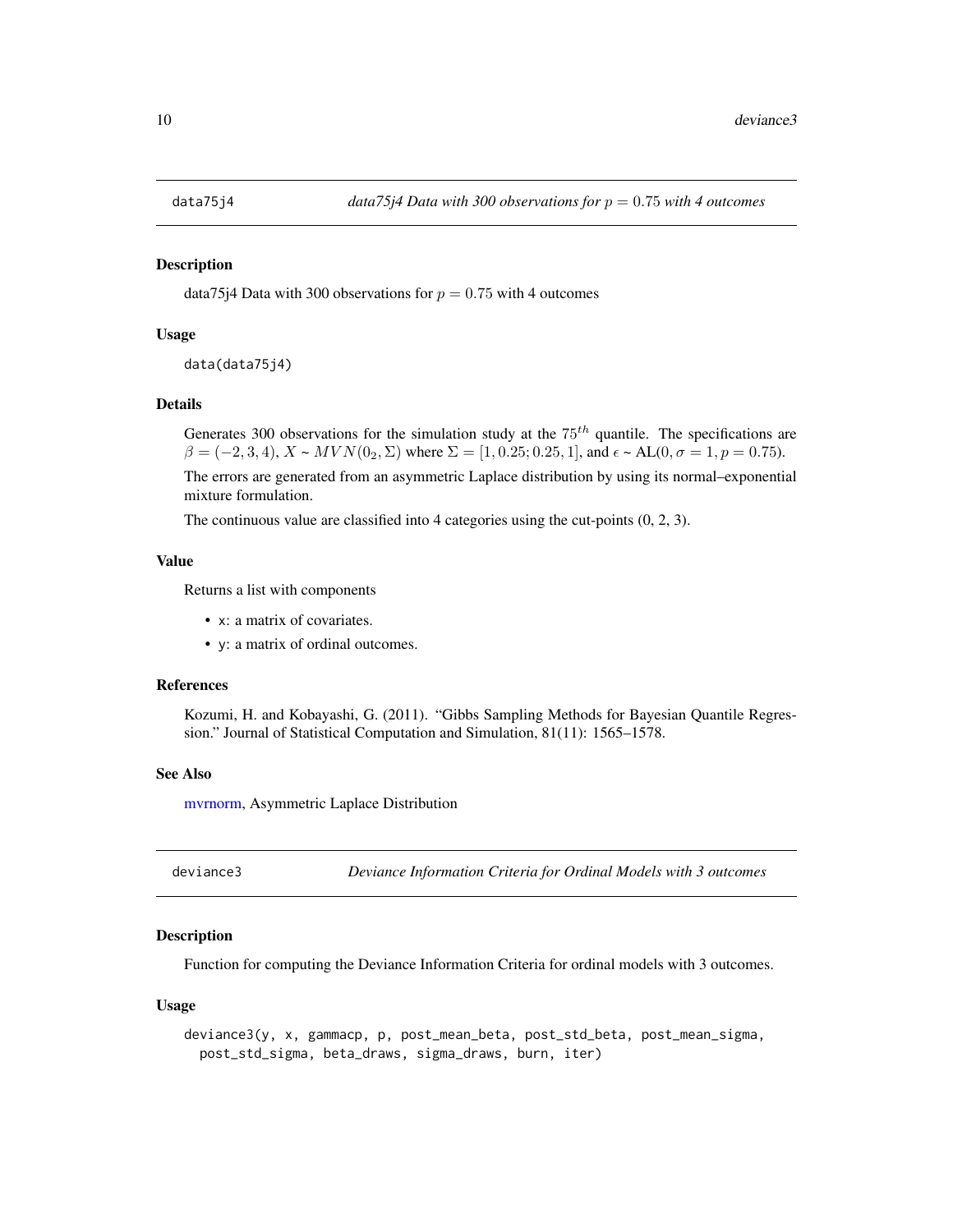#### deviance3 11

#### Arguments

| y               | dependent variable i.e. ordinal outcome values.                   |
|-----------------|-------------------------------------------------------------------|
| X               | covariate matrix of dimension $(nxk)$ including a column of ones. |
| gammacp         | row vector of cutpoints including -Inf and Inf.                   |
| p               | quantile level or skewness parameter, $p$ in $(0,1)$ .            |
| post_mean_beta  | mean value of $\beta$ obtained from MCMC draws.                   |
| post_std_beta   | standard deviation of $\beta$ obtained from MCMC draws.           |
| post_mean_sigma |                                                                   |
|                 | mean value of $\sigma$ obtained from MCMC draws.                  |
| post_std_sigma  | standard deviation of $\sigma$ obtained from MCMC draws.          |
| beta_draws      | MCMC draw of coeffcients, dimension is $(kxiter)$ .               |
| sigma_draws     | MCMC draw of scale factor, dimension is $(iterx1)$ .              |
| burn            | number of discarded MCMC iterations.                              |
| iter            | total number of MCMC iterations including the burn-in.            |

# Details

The Deviance is -2\*(log likelihood) and has an important role in statistical model comparision because of its relation with Kullback-Leibler information criteria.

# Value

Returns a list with components

 $DIC = 2 * avgdeviance - devpostmean$  $pd = avgdeviance - devpostmean$  $devpostmean = -2 * (logLikelihood)$ 

#### References

.

Rahman, M. A. (2016). "Bayesian Quantile Regression for Ordinal Models." Bayesian Analysis, 11(1): 1-24.

Spiegelhalter, D. J., Best, N. G., Carlin B. P. and Linde A. (2002). "Bayesian Measures of Model Complexity and Fit." Journal of the Royal Statistical Society B, Part 4: 583-639.

Gelman, A., Carlin, J. B., Stern, H. S., and Rubin, D. B. "Bayesian Data Analysis." 2nd Edition, Chapman and Hall.

# See Also

decision criteria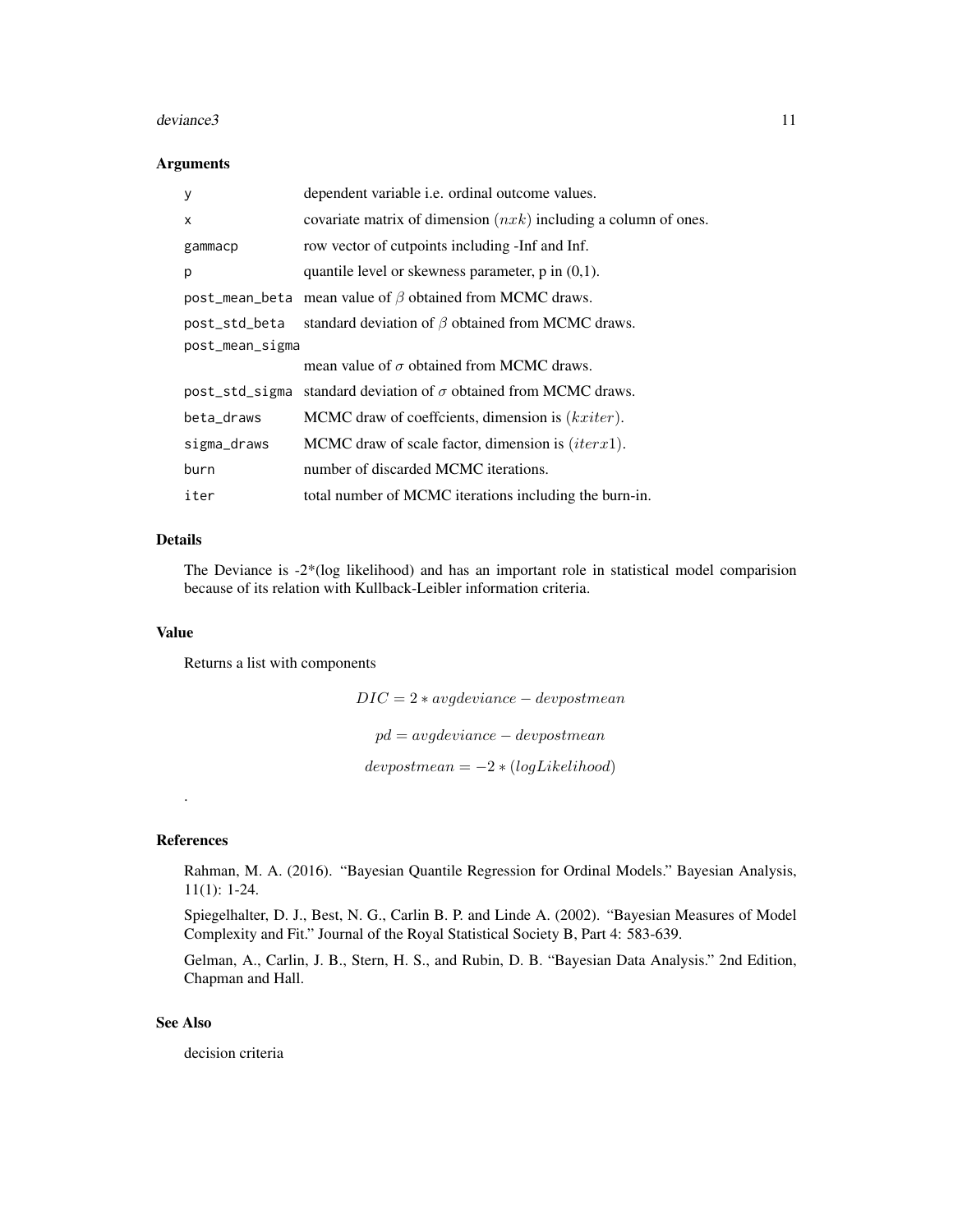## Examples

```
set.seed(101)
data("data25j3")
x < - data25j3$xy <- data25j3$y
p \leftarrow 0.25ans \leq quan_reg3(y, x, mc = 50, p)
gammacp \leq c(-Inf, 0, 4, Inf)
p \le -0.25post_mean_beta <- ans$post_mean_beta
post_std_beta <- ans$post_std_beta
post_mean_sigma <- ans$post_mean_sigma
post_std_sigma <- ans$post_std_sigma
beta_draws <- ans$beta_draws
sigma_draws <- ans$sigma_draws
mc = 50burn <- 10
iter <- burn + mc
deviance <- deviance3(y, x, gammacp, p, post_mean_beta, post_std_beta,
post_mean_sigma, post_std_sigma, beta_draws, sigma_draws, burn, iter)
# dic
# 474.4673
# pd
# 5.424001
# devpostmean
# 463.6193
```
<span id="page-11-1"></span>

|  |  |  | devianceg3 |
|--|--|--|------------|
|  |  |  |            |
|  |  |  |            |
|  |  |  |            |

Deviance Information Criteria for Ordinal Models with more than 3 *outcomes*

# Description

Function for computing the Deviance Information Criteria for ordinal models with more than 3 outcomes.

#### Usage

```
devianceg3(y, x, deltastore, burn, iter, post_mean_beta, post_mean_delta,
 beta_draws, p)
```
# Arguments

|            | dependent variable <i>i.e.</i> ordinal outcome values.            |
|------------|-------------------------------------------------------------------|
|            | covariate matrix of dimension $(nxk)$ including a column of ones. |
| deltastore | MCMC draws of $\delta$ .                                          |

<span id="page-11-0"></span>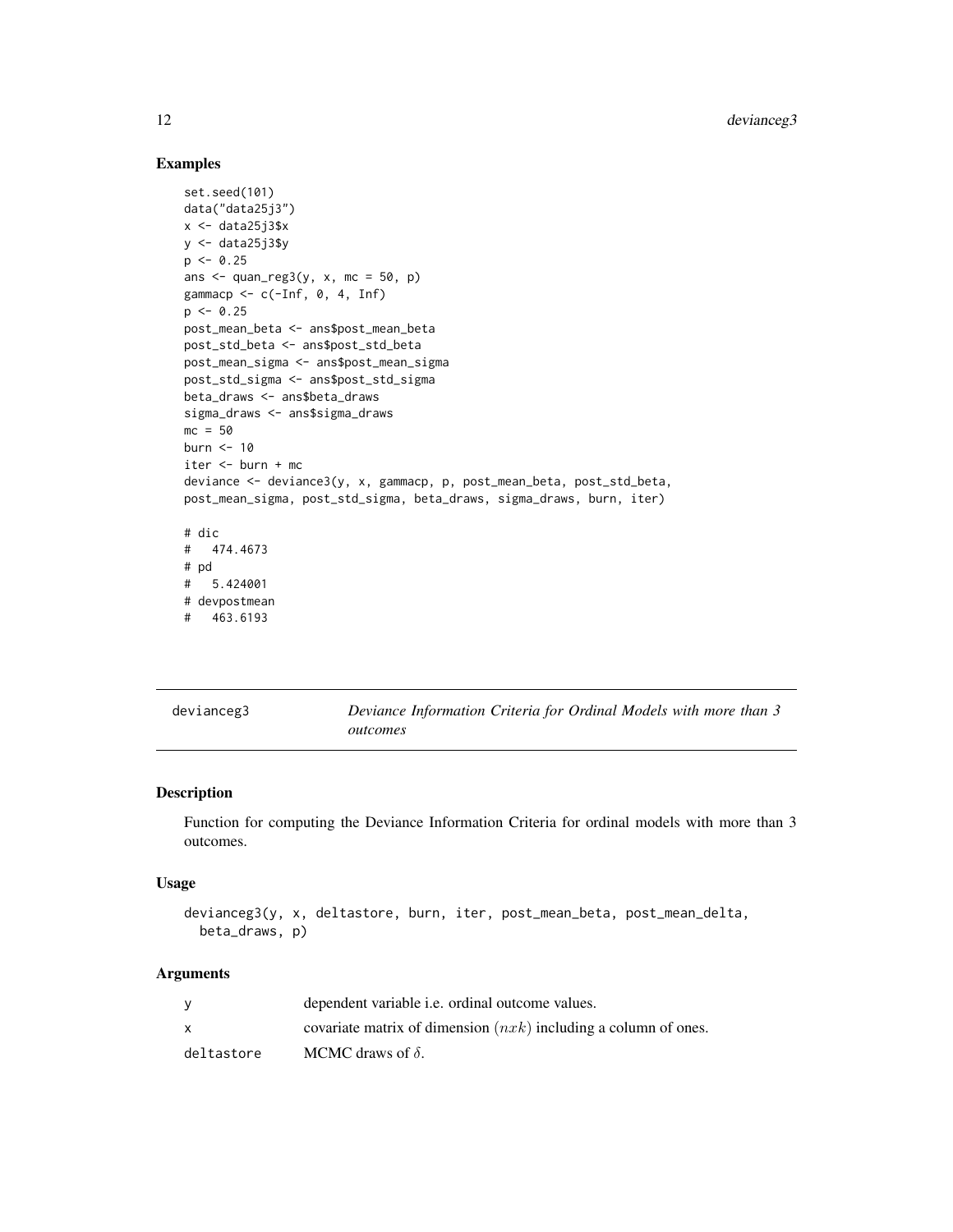# devianceg3 13

| burn            | number of discarded MCMC iterations.                           |
|-----------------|----------------------------------------------------------------|
| iter            | total number of samples, including the burn-in.                |
|                 | post_mean_beta mean value of $\beta$ obtained from MCMC draws. |
| post_mean_delta |                                                                |
|                 | mean value of $\delta$ obtained from MCMC draws.               |
| beta_draws      | MCMC draw of coeffcients, dimension is (kxiter).               |
| p               | quantile level or skewness parameter, $p$ in $(0,1)$ .         |

# Details

The Deviance is -2\*(log likelihood) and has an important role in statistical model comparision because of its relation with Kullback-Leibler information criteria.

#### Value

Returns a list with components

 $DIC = 2 * avgdeviance - devpostmean$  $pd = avgdeviance - devpostmean$  $devpostmean = -2 * (logLikelihood)$ 

# References

.

Rahman, M. A. (2016). "Bayesian Quantile Regression for Ordinal Models." Bayesian Analysis, 11(1): 1-24.

Spiegelhalter, D. J., Best, N. G., Carlin B. P. and Linde A. (2002). "Bayesian Measures of Model Complexity and Fit." Journal of the Royal Statistical Society B, Part 4: 583-639.

Gelman, A., Carlin, J. B., Stern, H. S., and Rubin, D. B. "Bayesian Data Analysis." 2nd Edition, Chapman and Hall.

# See Also

decision criteria

```
set.seed(101)
data("data25j4")
x \leftarrow data25j4$x
y <- data25j4$y
p \le -0.25ans \leq quan_regg3(y, x, mc = 50, p, 0.1)
mc < -50deltastore <- ans$delta_draws
burn <- 0.25*mc
iter <- burn + mc
```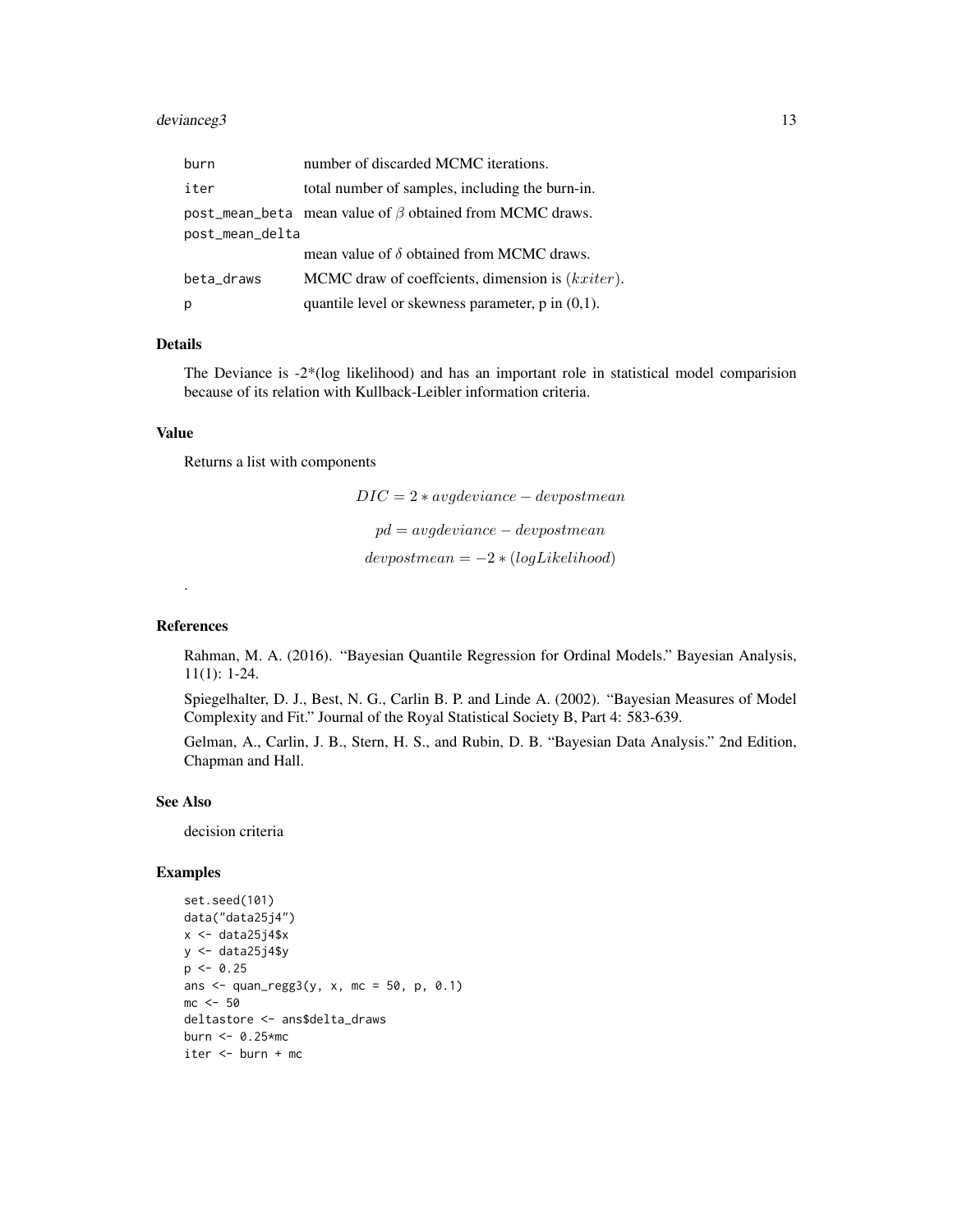```
post_mean_beta <- ans$post_mean_beta
post_mean_delta <- ans$post_mean_delta
beta_draws <- ans$beta_draws
deviance <- devianceg3(y, x, deltastore, burn, iter,
post_mean_beta, post_mean_delta, beta_draws, p)
# DIC
# 616.2173
# pd
# 24.95203
# devpostmean
# 566.3133
```
# <span id="page-13-1"></span>drawbeta3 *Samples* β *for an Ordinal Model with 3 outcomes*

# Description

This function samples  $\beta$  from its conditional posterior distribution for an ordinal model with 3 outcomes.

#### Usage

drawbeta3(z, x, sigma, nu, tau2, theta, invB0, invB0b0)

# Arguments

| z            | dependent variable i.e. ordinal outcome values.                   |
|--------------|-------------------------------------------------------------------|
| $\mathsf{x}$ | covariate matrix of dimension $(nxk)$ including a column of ones. |
| sigma        | scale factor, a scalar value.                                     |
| nu           | modified scale factor, row vector.                                |
| tau2         | $2/(p(1-p)).$                                                     |
| theta        | $(1-2p)/(p(1-p)).$                                                |
| invB0        | inverse of prior covariance matrix of normal distribution.        |
| invB0b0      | prior mean pre-multiplied by invB0.                               |

# Details

Function samples a vector of  $\beta$  from a multivariate normal distribution.

#### Value

Returns a column vector of  $\beta$  from a multivariate normal distribution.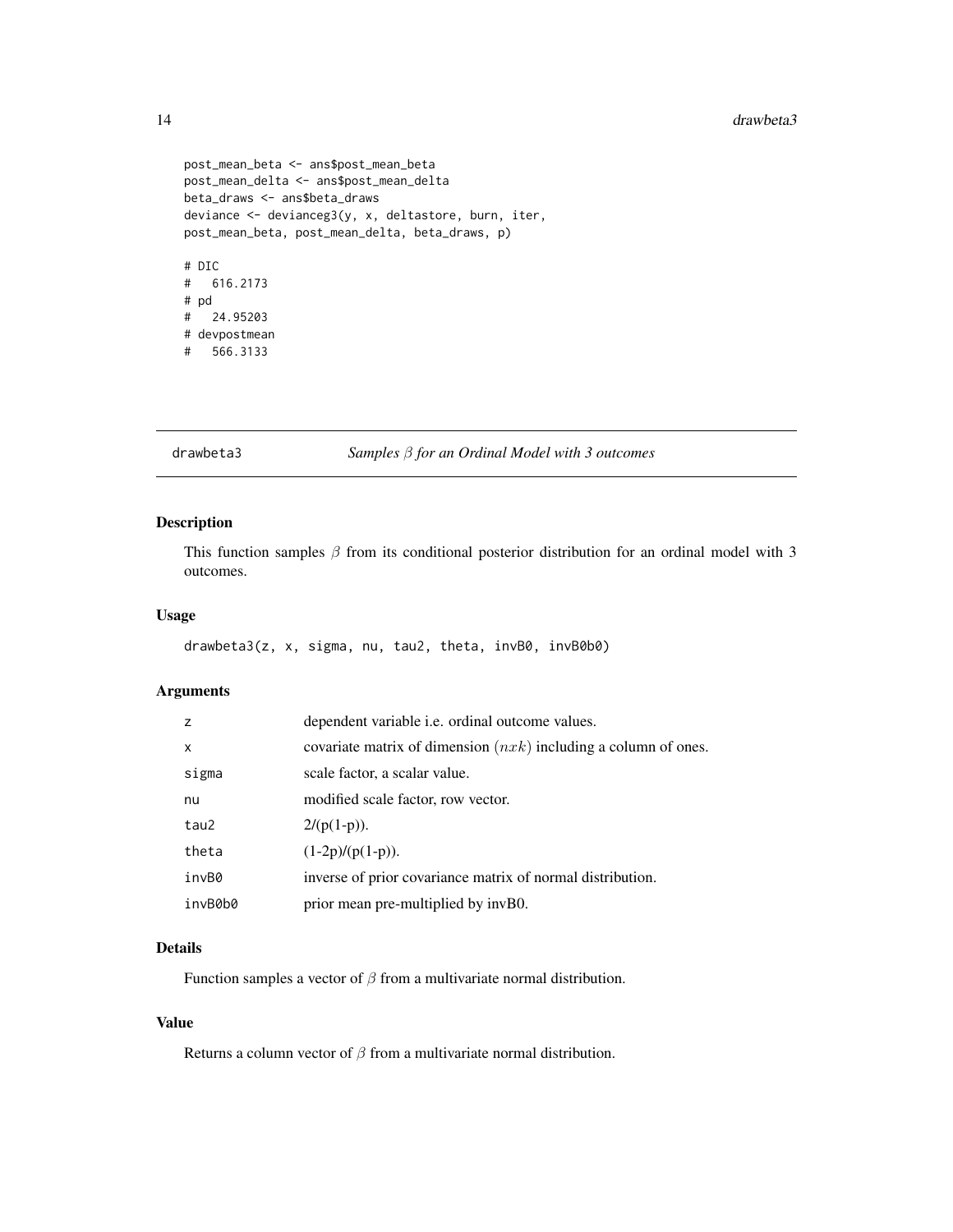#### <span id="page-14-0"></span>drawbeta3 15

#### References

Rahman, M. A. (2016). "Bayesian Quantile Regression for Ordinal Models." Bayesian Analysis, 11(1): 1-24.

Becker, R. A., Chambers, J. M. and Wilks, A. R. (1988). "The New S Language. Wadsworth & Brooks/Cole."

Casella, G., George E. I. (1992). "Explaining the Gibbs Sampler." The American Statistician, 46(3): 167-174.

Geman, S., and Geman, D. (1984). "Stochastic Relaxation, Gibbs Distributions, and the Bayesian Restoration of Images." IEEE Transactions an Pattern Analysis and Machine Intelligence, 6(6): 721-741.

# See Also

Gibbs sampling, normal distribution , [rgig](#page-0-0)

```
set.seed(101)
z <- c(21.01744, 33.54702, 33.09195, -3.677646,
21.06553, 1.490476, 0.9618205, -6.743081, 21.02186, 0.6950479)
x \leftarrow matrix(c(
     1, -0.3010490, 0.8012506,
     1, 1.2764036, 0.4658184,
    1, 0.6595495, 1.7563655,
    1, -1.5024607, -0.8251381,
    1, -0.9733585, 0.2980610,
    1, -0.2869895, -1.0130274,
    1, 0.3101613, -1.6260663,
    1, -0.7736152, -1.4987616,
    1, 0.9961420, 1.2965952,
    1, -1.1372480, 1.7537353),
    nrow = 10, ncol = 3, byrow = TRUE)
sigma <- 1.809417
nu <- c(5, 5, 5, 5, 5, 5, 5, 5, 5, 5)
tau2 <- 10.6667
theta <- 2.6667invB0 <- matrix(c(
    1, 0, 0,
    0, 1, 0,
     0, 0, 1),
    nrow = 3, ncol = 3, byrow = TRUE)
invB0b0 \leq c(0, 0, 0)ans <- drawbeta3(z, x, sigma, nu, tau2, theta, invB0, invB0b0)
# ans
# -0.74441 1.364846 0.7159231
```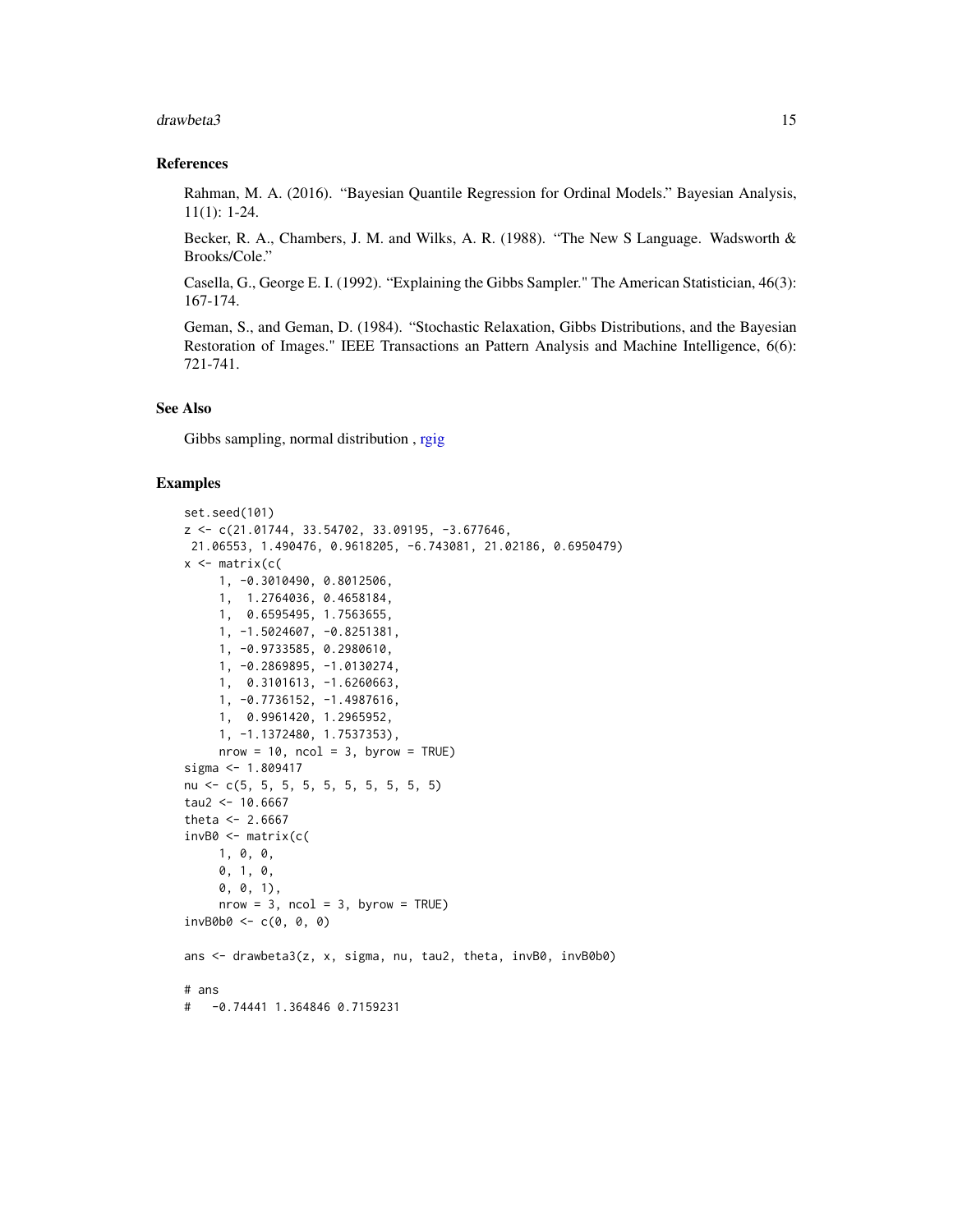<span id="page-15-1"></span><span id="page-15-0"></span>

#### Description

This function samples  $\beta$  from its conditional posterior distribution for an ordinal model with more than 3 outcomes.

#### Usage

drawbetag3(z, x, w, tau2, theta, invB0, invB0b0)

# Arguments

| z            | Gibbs draw of latent response variable, a column vector.          |
|--------------|-------------------------------------------------------------------|
| $\mathsf{x}$ | covariate matrix of dimension $(nxk)$ including a column of ones. |
| W            | latent weights, row vector.                                       |
| tau2         | $2/(p(1-p)).$                                                     |
| theta        | $(1-2p)/(p(1-p)).$                                                |
| invB0        | inverse of prior covariance matrix of normal distribution.        |
| invB0b0      | prior mean pre-multiplied by invB0.                               |
|              |                                                                   |

#### Details

Function samples a vector of  $\beta$  from a multivariate normal distribution.

#### Value

Returns a column vector of  $\beta$  from a multivariate normal distribution.

# References

Rahman, M. A. (2016). "Bayesian Quantile Regression for Ordinal Models." Bayesian Analysis, 11(1): 1-24.

Becker, R. A., Chambers, J. M. and Wilks, A. R. (1988). "The New S Language. Wadsworth & Brooks/Cole."

Casella, G., George E. I. (1992). "Explaining the Gibbs Sampler." The American Statistician, 46(3): 167-174.

Geman, S., and Geman, D. (1984). "Stochastic Relaxation, Gibbs Distributions, and the Bayesian Restoration of Images." IEEE Transactions an Pattern Analysis and Machine Intelligence, 6(6): 721-741.

#### See Also

Gibbs sampling, normal distribution, [ginv,](#page-0-0) [mvrnorm](#page-0-0)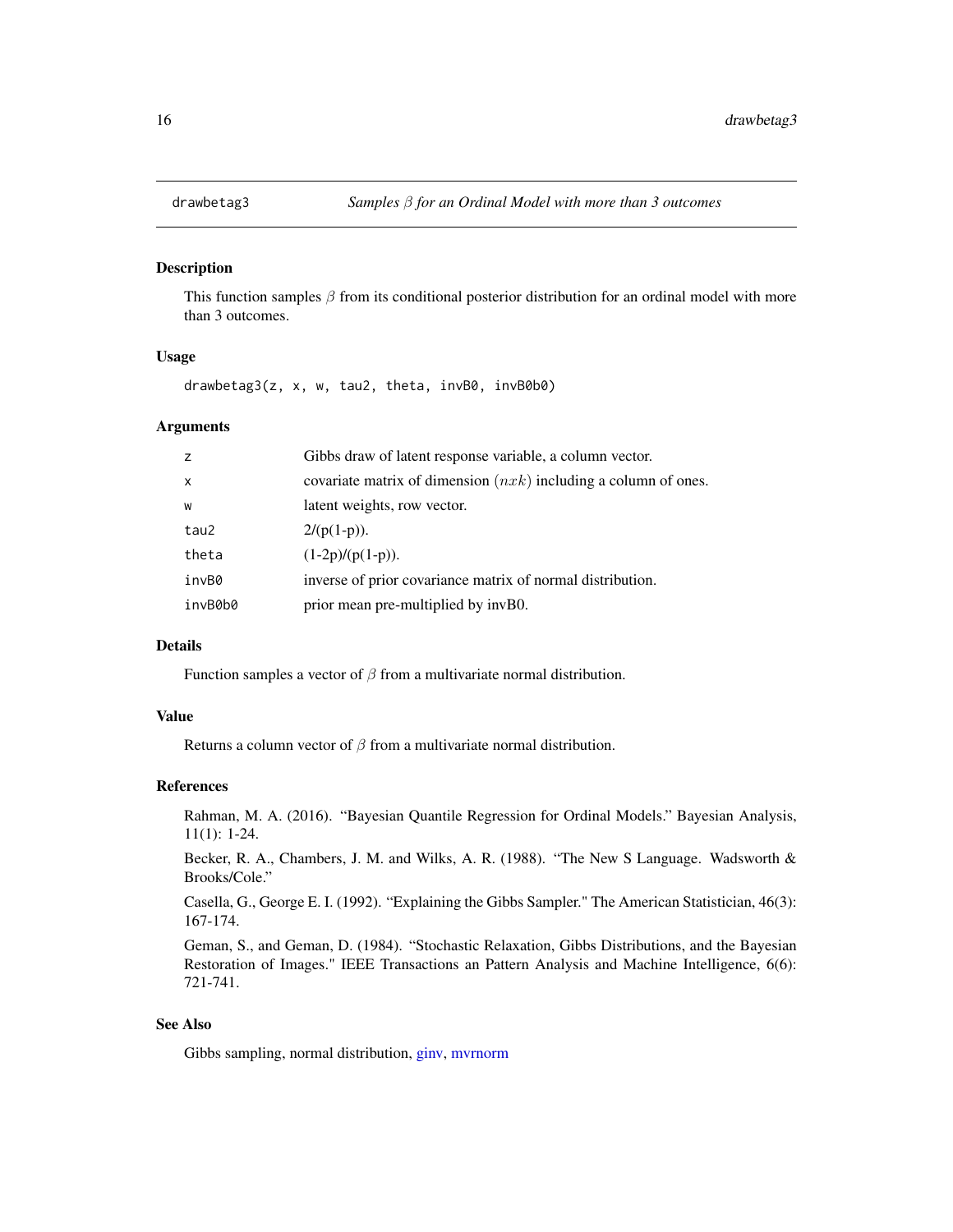# <span id="page-16-0"></span>drawdeltag3 17

# Examples

```
set.seed(101)
data("data25j4")
x \leftarrow data25j4$x
p \le -0.25n \leq -\dim(x)[1]k \leq -\dim(x)[2]w \leq -\arctan((\text{abs}(rnorm(n, mean = 2, sd = 1))), \text{dim} = c(n, 1))theta <- 2.666667
tau2 <- 10.66667
z \leq -\arctan((\text{rnorm}(n, \text{mean} = 0, \text{sd} = 1)), \text{dim} = c(n, 1))b0 \le -\arctan(0, \dim = c(k, 1))B0 \leftarrow diag(k)invB0 <- matrix(c(
     1, 0, 0,
      0, 1, 0,
      0, 0, 1),
      nrow = 3, ncol = 3, byrow = TRUE)
invB0b0 <- invB0 %*% b0
ans <- drawbetag3(z, x, w, tau2, theta, invB0, invB0b0)
# ans
# -1.2230077 0.9520024 0.7102855
```
<span id="page-16-1"></span>drawdeltag3 *Samples the* δ *for an Ordinal Model with more than 3 outcomes*

# Description

This function samples the  $\delta$  using a random-walk Metropolis-Hastings algorithm for an ordinal model with more than 3 outcomes.

# Usage

drawdeltag3(y, x, beta, delta0, d0, D0, tune, Dhat, p)

# Arguments

| $\mathsf{V}$ | dependent variable <i>i.e.</i> ordinal outcome values             |
|--------------|-------------------------------------------------------------------|
| $\mathsf{x}$ | covariate matrix of dimension $(nxk)$ including a column of ones. |
| beta         | Gibbs draw of coefficients of dimension $(kx1)$ .                 |
| delta0       | initial value for $\delta$ .                                      |
| d0           | prior mean of normal distribution.                                |
| D0           | prior variance-covariance matrix of normal distribution.          |
| tune         | tuning parameter.                                                 |
| Dhat         | negative inverse Hessian from maximization of log-likelihood.     |
| p            | quantile level or skewness parameter, $p$ in $(0,1)$ .            |
|              |                                                                   |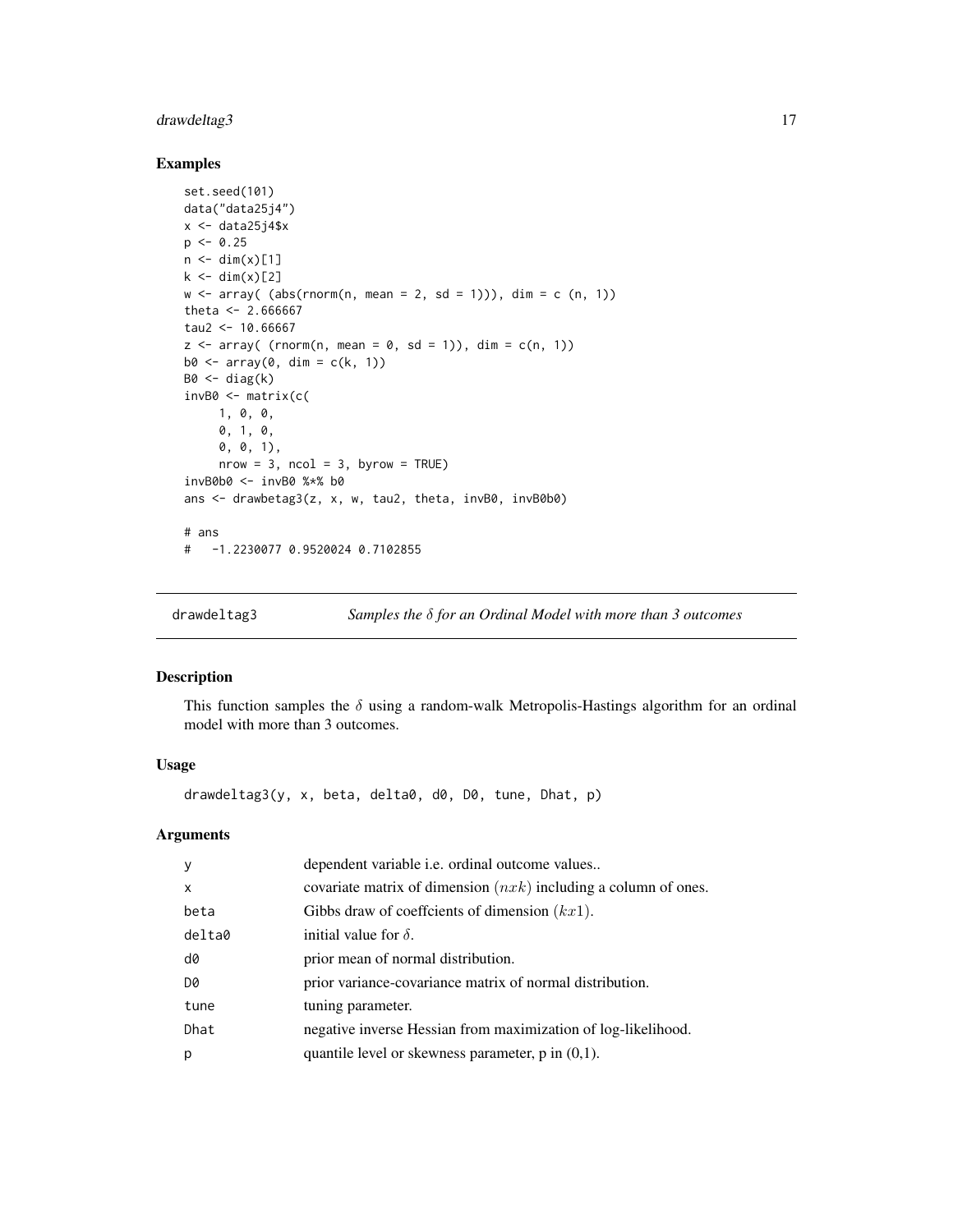# <span id="page-17-0"></span>Details

Samples the  $\delta$  using a random-walk Metropolis-Hastings algorithm.

# Value

Returns a list with components

- deltaReturn: a vector with  $\delta$  values using MH algorithm.
- accept: an indicator for acceptance of proposed value of  $\delta$ .

# References

Rahman, M. A. (2016). "Bayesian Quantile Regression for Ordinal Models." Bayesian Analysis, 11(1): 1-24.

Chib, S., Greenberg E. (1995). "Understanding the Metropolis-Hastings Algorithm." The American Statistician, 49(4): 327-335.

Hastings, W.K. (1970). "Monte Carlo Sampling Methods Using Markov Chains and Their Applications." Biometrika, 57: 1317-1340.

## See Also

NPflow, Gibbs sampling, [mvnpdf](#page-0-0)

```
set.seed(101)
data("data25j4")
x \leftarrow data25j4$x
y \leftarrow data25j4\p \le -0.25beta <- c(-1.429465, 1.135585, 2.107666)
delta0 <- c(-0.9026915, -2.2488833)
d0 \leq - matrix(c(0, 0),
                 nrow = 2, ncol = 1, byrow = TRUE)
D0 <- matrix(c(0.25, 0.00, 0.00, 0.25),
                    nrow = 2, ncol = 2, byrow = TRUE)
tune <-0.1Dhat <- matrix(c(0.046612180, -0.001954257, -0.001954257, 0.083066204),
             nrow = 2, ncol = 2, byrow = TRUE)
p \le -0.25ans <- drawdeltag3(y, x, beta, delta0, d0, D0, tune, Dhat, p)
# deltareturn
# -0.9097306 -2.232673
# accept
# 1
```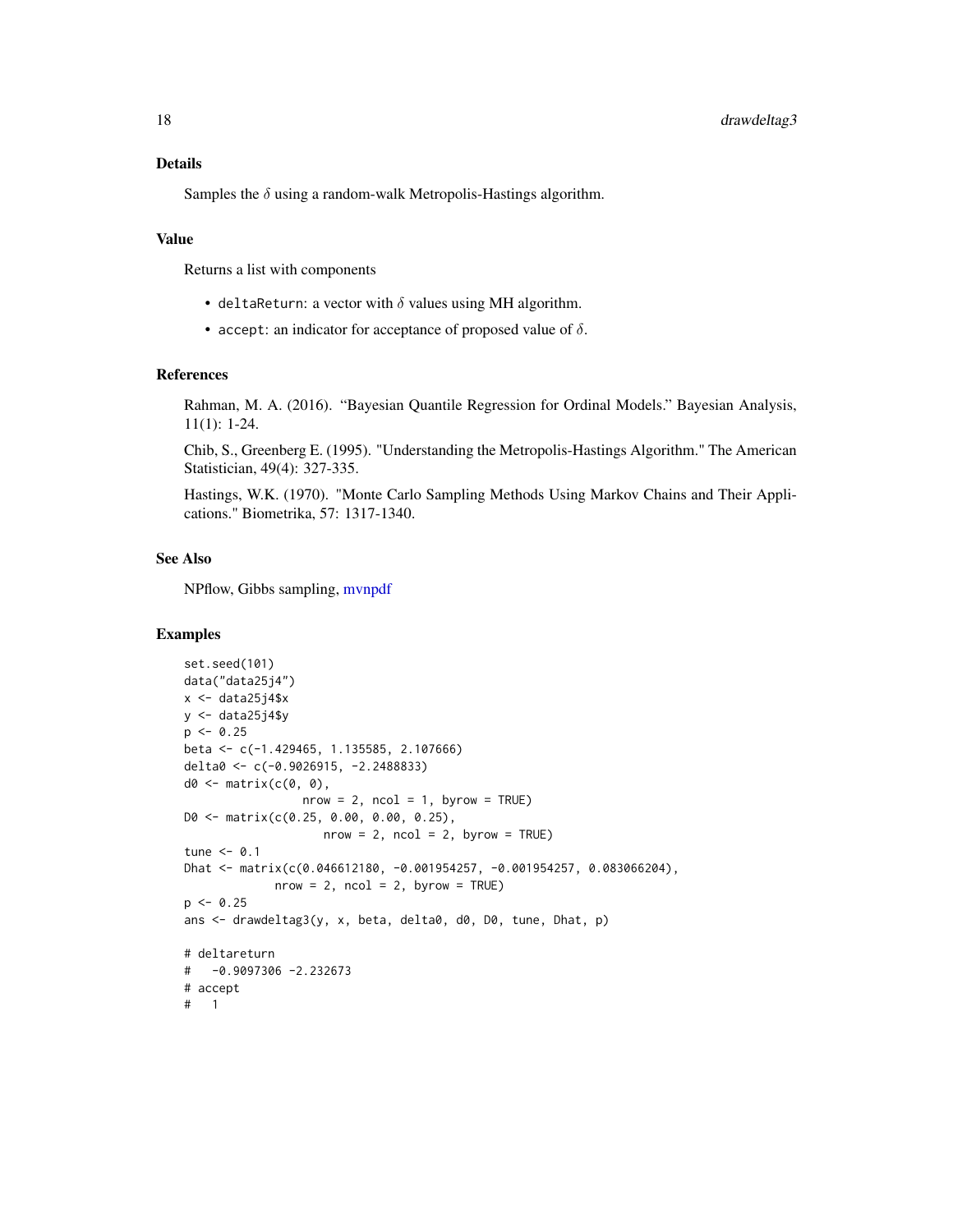<span id="page-18-1"></span><span id="page-18-0"></span>

# Description

This function samples the latent variable z from a truncated normal distribution for an ordinal model with 3 outcomes.

#### Usage

drawlatent3(y, x, beta, sigma, nu, theta, tau2, gammacp)

#### Arguments

| У            | dependent variable <i>i.e.</i> ordinal outcome values.            |
|--------------|-------------------------------------------------------------------|
| $\mathsf{x}$ | covariate matrix of dimension $(nxk)$ including a column of ones. |
| beta         | column vector of coefficients of dimension $(kx1)$ .              |
| sigma        | scale factor, a scalar value.                                     |
| nu           | modified scale factor, row vector.                                |
| theta        | $(1-2p)/(p(1-p)).$                                                |
| tau2         | $2/(p(1-p)).$                                                     |
| gammacp      | row vector of cutpoints including -Inf and Inf.                   |

#### Details

Function samples the latent variable z from a truncated normal distribution.

# Value

Returns a column vector of values for latent variable z.

#### References

Albert, J. and Chib, S. (1993). "Bayesian Analysis of Binary and Polychotomous Response Data." Journal of the American Statistical Association, 88(422): 669–679.

Casella, G., George E. I. (1992). "Explaining the Gibbs Sampler." The American Statistician, 46(3): 167-174.

Geman, S., and Geman, D. (1984). "Stochastic Relaxation, Gibbs Distributions, and the Bayesian Restoration of Images." IEEE Transactions an Pattern Analysis and Machine Intelligence, 6(6): 721-741.

# See Also

Gibbs sampling, truncated normal distribution, [rtruncnorm](#page-0-0)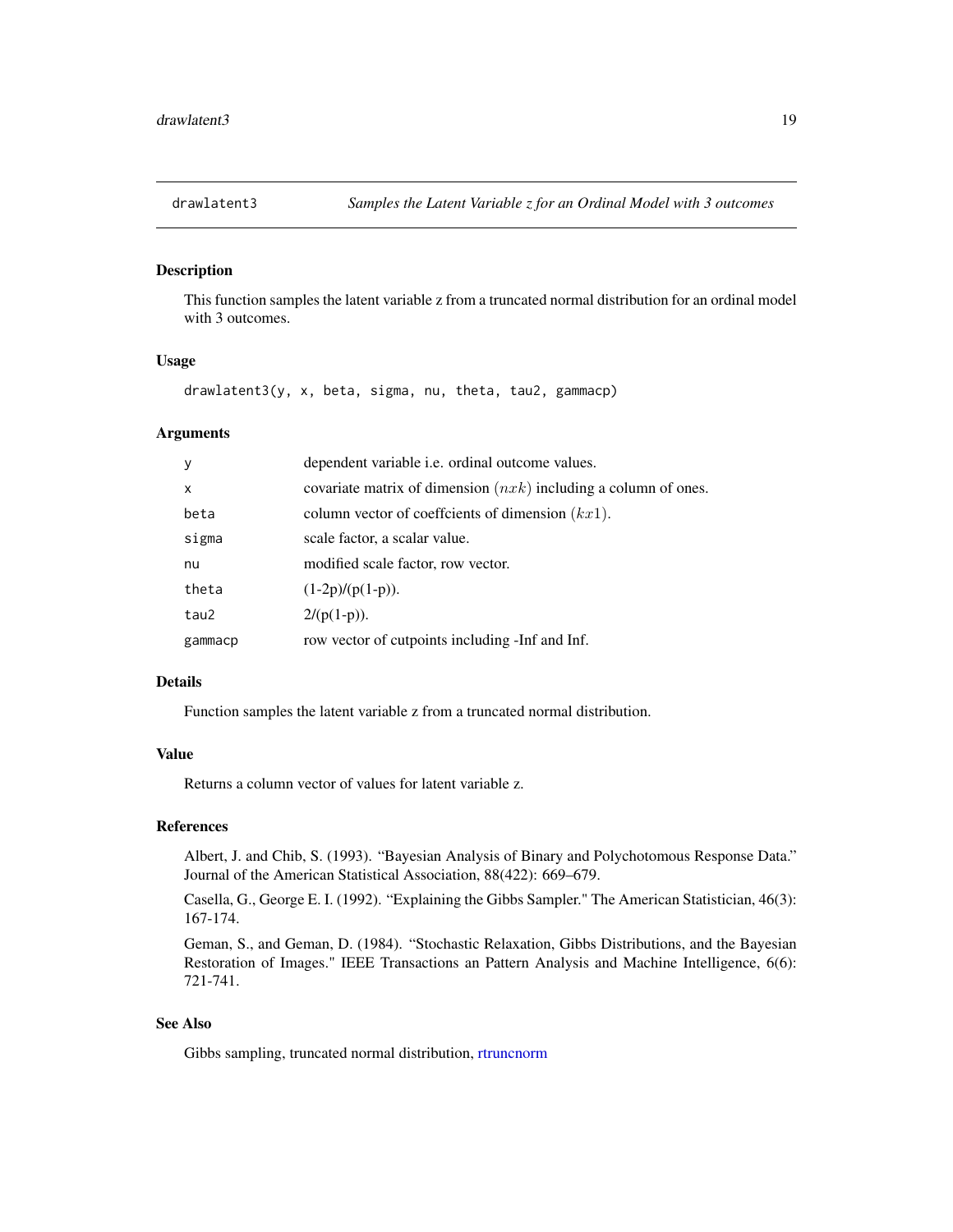# Examples

```
set.seed(101)
data("data25j3")
x < - data25j3$xy \leftarrow data25j3$ybeta <- c(1.7201671, 1.9562172, 0.8334668)
sigma <- 0.9684741
nu <- c(5, 5, 5, 5, 5, 5, 5, 5, 5, 5)
theta <- 2.6667tau2 < -10.6667gammacp \leq c(-Inf, 0, 4, Inf)
ans <- drawlatent3(y, x, beta, sigma, nu,
theta, tau2, gammacp)
# ans
# 12.79298 20.40747 1.557821
# 26.07846 17.41031 12.86016
# 3.364703 21.61075 2.666627 .. soon
```
<span id="page-19-1"></span>drawlatentg3 *Samples the Latent Variable z for an Ordinal Models with more than 3 outcomes*

#### Description

This function samples the latent variable z from a truncated normal distribution for an ordinal model with more than 3 outcomes.

#### Usage

drawlatentg3(y, x, beta, w, theta, tau2, delta)

# Arguments

| У            | dependent variable i.e. ordinal outcome values.                   |
|--------------|-------------------------------------------------------------------|
| $\mathsf{x}$ | covariate matrix of dimension $(nxk)$ including a column of ones. |
| beta         | Gibbs draw of coeffcients of dimension $(kx1)$ .                  |
| W            | latent weights vector.                                            |
| theta        | $(1-2p)/(p(1-p)).$                                                |
| tau2         | $2/(p(1-p)).$                                                     |
| delta        | row vector of cutpoints including -Inf and Inf.                   |

# Details

Function samples the latent variable z from a truncated normal distribution.

<span id="page-19-0"></span>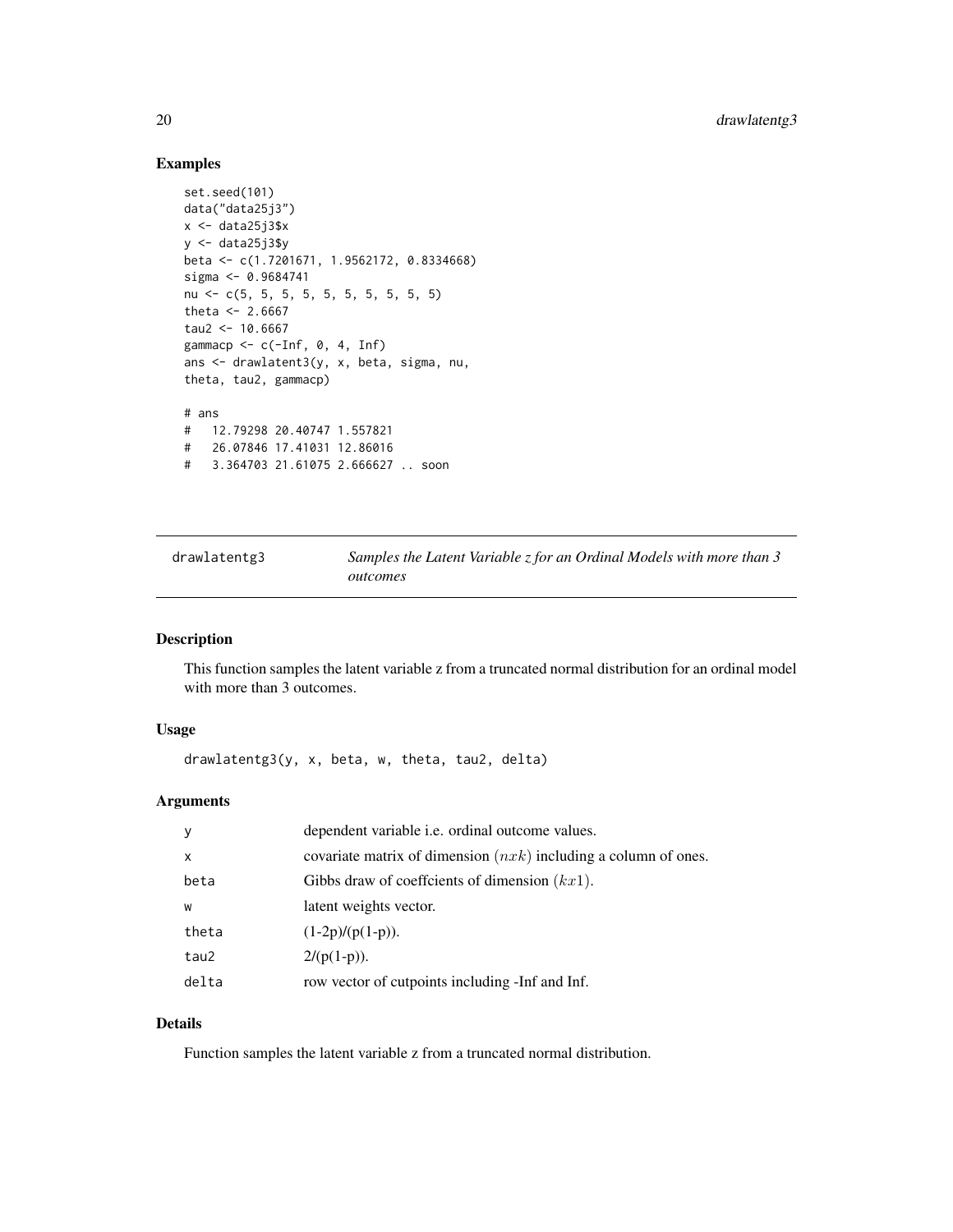#### <span id="page-20-0"></span>drawnu3 21

# Value

Returns a column vector of values for latent variable, z.

# References

Albert, J. and Chib, S. (1993). "Bayesian Analysis of Binary and Polychotomous Response Data." Journal of the American Statistical Association, 88(422): 669–679.

Casella, G., George E. I. (1992). "Explaining the Gibbs Sampler." The American Statistician, 46(3): 167-174.

Geman, S., and Geman, D. (1984). "Stochastic Relaxation, Gibbs Distributions, and the Bayesian Restoration of Images." IEEE Transactions an Pattern Analysis and Machine Intelligence, 6(6): 721-741.

#### See Also

Gibbs sampling, truncated normal distribution, [rtruncnorm](#page-0-0)

#### Examples

```
set.seed(101)
data("data25j4")
x < - data25j4$xy \leftarrow data25j4\p \le -0.25beta <- c(-1.429465, 1.135585, 2.107666)
w \leq 1.114347theta <- 2.666667tau2 < -10.66667delta <- c(-0.9026915, -2.2488833)
ans <- drawlatentg3(y, x, beta, w, theta, tau2, delta)
# ans
# 0.9812363 -1.09788 -0.9650175 8.396556
# 1.39465 -0.8711435 -0.5836833 -2.792464
# 0.1540086 -2.590724 0.06169976 -1.823058
# 0.06559151 0.1612763 0.161311 4.908488
# 0.6512113 0.1560708 -0.883636 -0.5531435 ... soon
```
<span id="page-20-1"></span>drawnu3 *Samples the scale factor* ν *for an Ordinal Model with 3 outcomes*

#### Description

This function samples the  $\nu$  from a generalized inverse Gaussian (GIG) distribution for an ordinal model with 3 outcomes.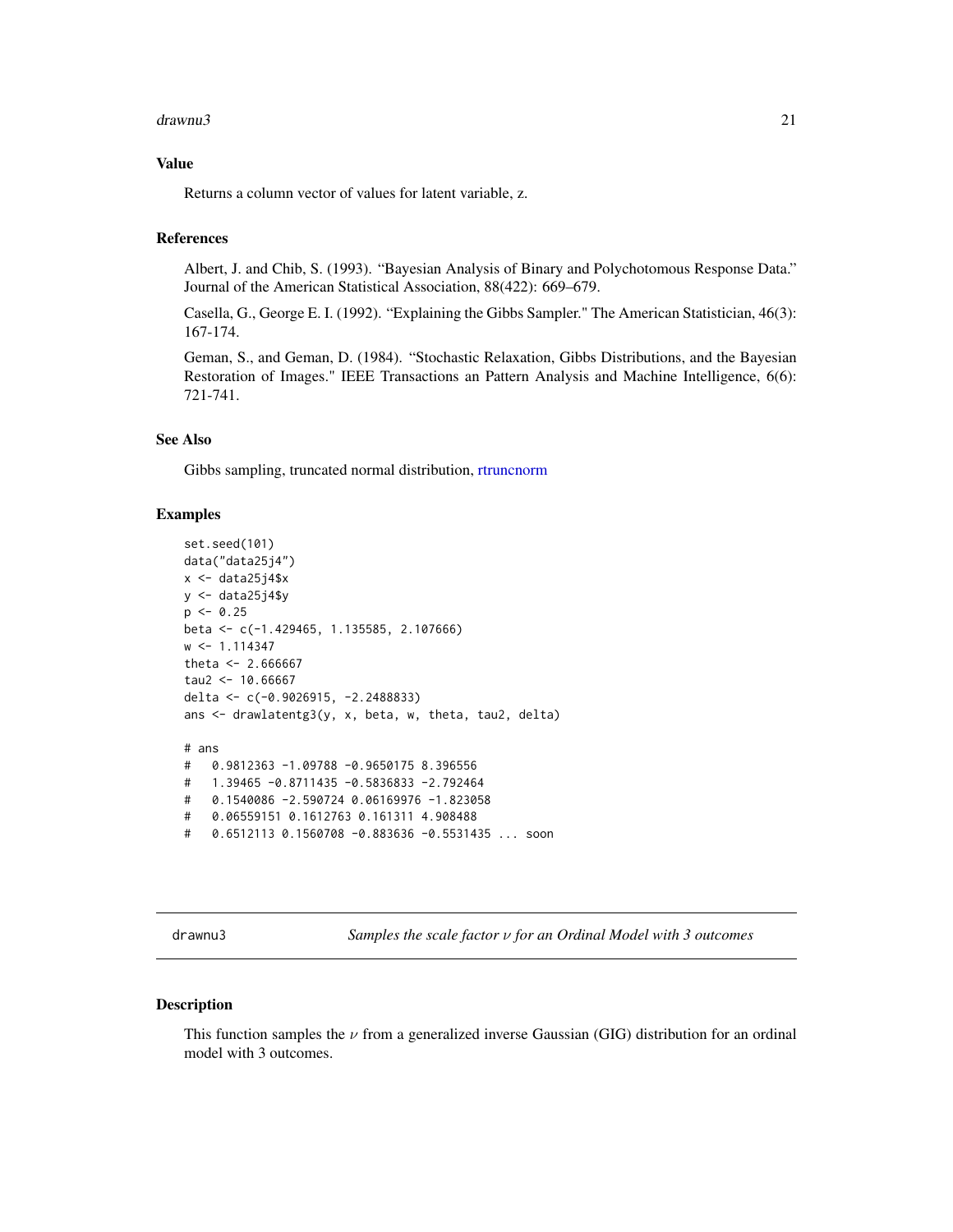#### <span id="page-21-0"></span> $22$  drawnu3

#### Usage

drawnu3(z, x, beta, sigma, tau2, theta, lambda)

#### Arguments

| Z            | Gibbs draw of latent response variable, a column vector.          |
|--------------|-------------------------------------------------------------------|
| $\mathsf{x}$ | covariate matrix of dimension $(nxk)$ including a column of ones. |
| beta         | Gibbs draw of coefficients of dimension $(kx1)$ .                 |
| sigma        | scale factor, a scalar.                                           |
| tau2         | $2/(p(1-p)).$                                                     |
| theta        | $(1-2p)/(p(1-p)).$                                                |
| lambda       | index parameter of GIG distribution which is equal to 0.5         |

# Details

Function samples the  $\nu$  from a GIG distribution.

#### Value

Returns a row vector of the  $\nu$  from GIG distribution.

# References

Rahman, M. A. (2016), "Bayesian Quantile Regression for Ordinal Models." Bayesian Analysis, 11(1), 1-24.

Dagpunar, J. S. (1989). "An Easily Implemented Generalised Inverse Gaussian Generator." Communication Statistics Simulation, 18: 703-710.

# See Also

GIGrvg, Gibbs sampling, [rgig](#page-0-0)

```
set.seed(101)
z <- c(21.01744, 33.54702, 33.09195, -3.677646,
21.06553, 1.490476, 0.9618205, -6.743081, 21.02186, 0.6950479)
x \leftarrow \text{matrix}(c)1, -0.3010490, 0.8012506,
     1, 1.2764036, 0.4658184,
     1, 0.6595495, 1.7563655,
     1, -1.5024607, -0.8251381,
     1, -0.9733585, 0.2980610,
     1, -0.2869895, -1.0130274,
     1, 0.3101613, -1.6260663,
     1, -0.7736152, -1.4987616,
     1, 0.9961420, 1.2965952,
     1, -1.1372480, 1.7537353),
```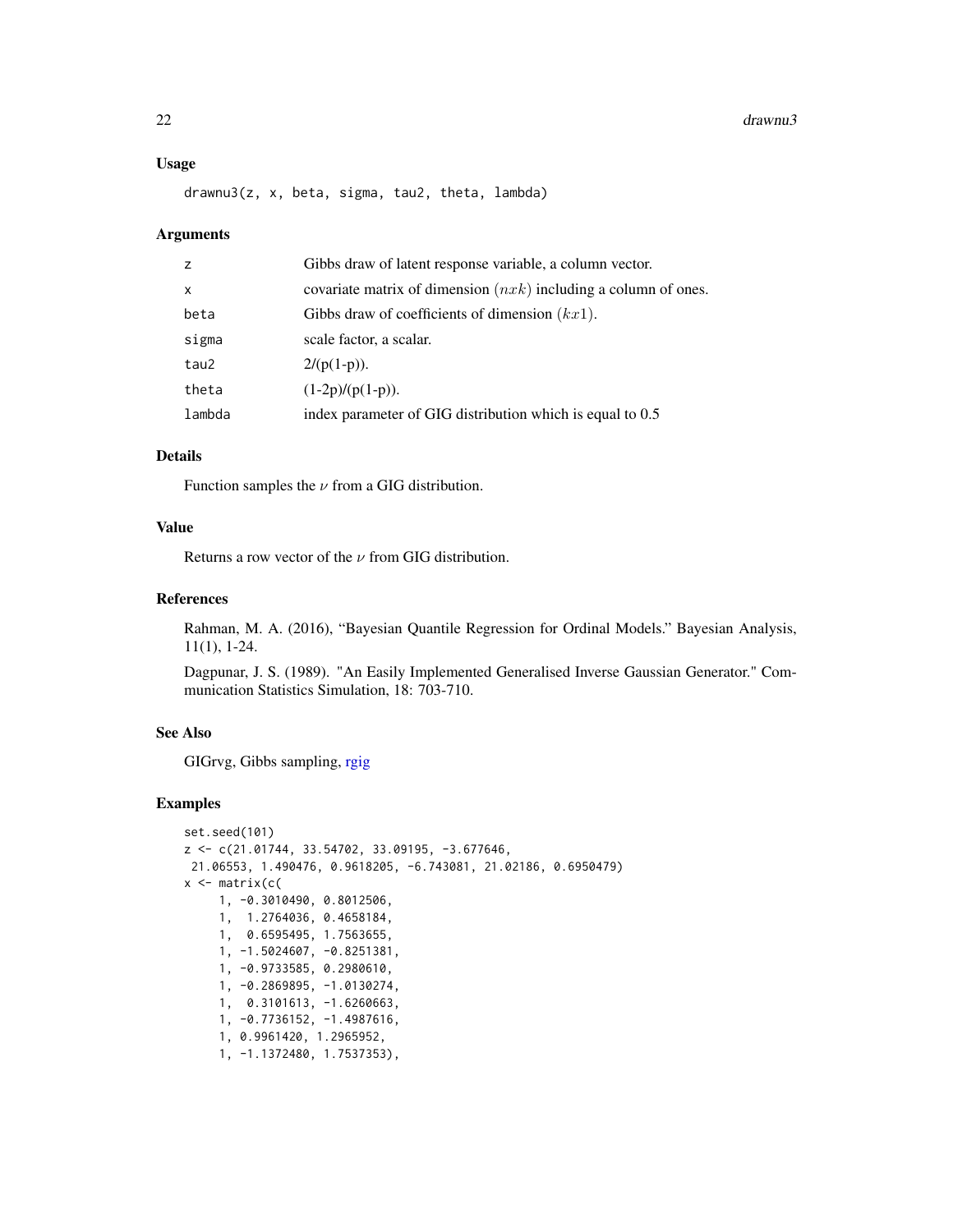# <span id="page-22-0"></span>drawsigma3 23

```
nrow = 10, ncol = 3, byrow = TRUE)
beta <- c(-0.74441, 1.364846, 0.7159231)
sigma <- 3.749524
tau2 < -10.6667theta <-2.6667lambda <-0.5ans <- drawnu3(z, x, beta, sigma, tau2, theta, lambda)
# ans
# 5.177456 4.042261 8.950365
# 1.578122 6.968687 1.031987
# 4.13306 0.4681557 5.109653
# 0.1725333
```
<span id="page-22-1"></span>drawsigma3 *Samples the* σ *for an Ordinal Model with 3 outcomes*

# Description

This function samples the  $\sigma$  from an inverse-gamma distribution for an ordinal model with 3 outcomes.

# Usage

drawsigma3(z, x, beta, nu, tau2, theta, n0, d0)

# Arguments

| Z     | Gibbs draw of latent response variable, a column vector.          |
|-------|-------------------------------------------------------------------|
| X     | covariate matrix of dimension $(nxk)$ including a column of ones. |
| beta  | Gibbs draw of coeffcients of dimension $(kx1)$ .                  |
| nu    | modified scale factor, row vector.                                |
| tau2  | $2/(p(1-p)).$                                                     |
| theta | $(1-2p)/(p(1-p)).$                                                |
| n0    | prior hyper-parameter for $\sigma$ .                              |
| d0    | prior hyper-parameter for $\sigma$ .                              |

# Details

Function samples the  $\sigma$  from an inverse gamma distribution.

# Value

Returns a column vector of the  $\sigma$  from an inverse gamma distribution.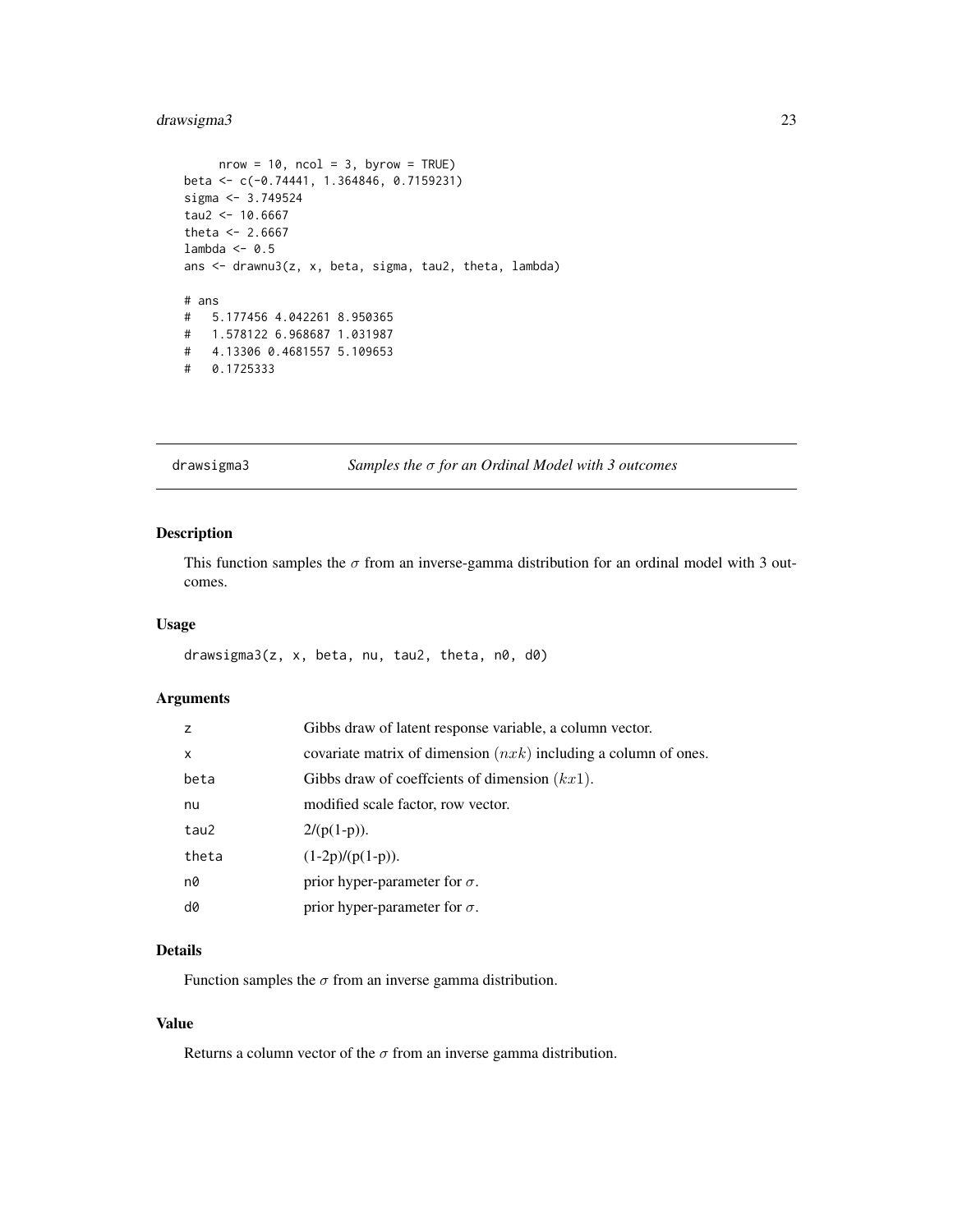#### <span id="page-23-0"></span>References

Albert, J. and Chib, S. (1993). "Bayesian Analysis of Binary and Polychotomous Response Data." Journal of the American Statistical Association, 88(422): 669–679.

Casella, G., George E. I. (1992). "Explaining the Gibbs Sampler." The American Statistician, 46(3): 167-174.

Geman, S., and Geman, D. (1984). "Stochastic Relaxation, Gibbs Distributions, and the Bayesian Restoration of Images." IEEE Transactions an Pattern Analysis and Machine Intelligence, 6(6): 721-741.

# See Also

[rinvgamma,](#page-0-0) Gibbs sampling

#### Examples

```
set.seed(101)
z <- c(21.01744, 33.54702, 33.09195, -3.677646,
21.06553, 1.490476, 0.9618205, -6.743081, 21.02186, 0.6950479)
x \leftarrow matrix(c(
     1, -0.3010490, 0.8012506,
    1, 1.2764036, 0.4658184,
    1, 0.6595495, 1.7563655,
    1, -1.5024607, -0.8251381,
    1, -0.9733585, 0.2980610,
     1, -0.2869895, -1.0130274,
    1, 0.3101613, -1.6260663,
     1, -0.7736152, -1.4987616,
     1, 0.9961420, 1.2965952,
     1, -1.1372480, 1.7537353),
     nrow = 10, ncol = 3, byrow = TRUE)
beta <- c(-0.74441, 1.364846, 0.7159231)
nu <- c(5, 5, 5, 5, 5, 5, 5, 5, 5, 5)
tau2 < -10.6667theta <- 2.6667n0 < -5d0 < -8ans \leq drawsigma3(z, x, beta, nu, tau2, theta, n0, d0)
# ans
# 3.749524
```
<span id="page-23-1"></span>drawwg3 *Samples the latent weight w for an Ordinal Model with more than 3 outcomes*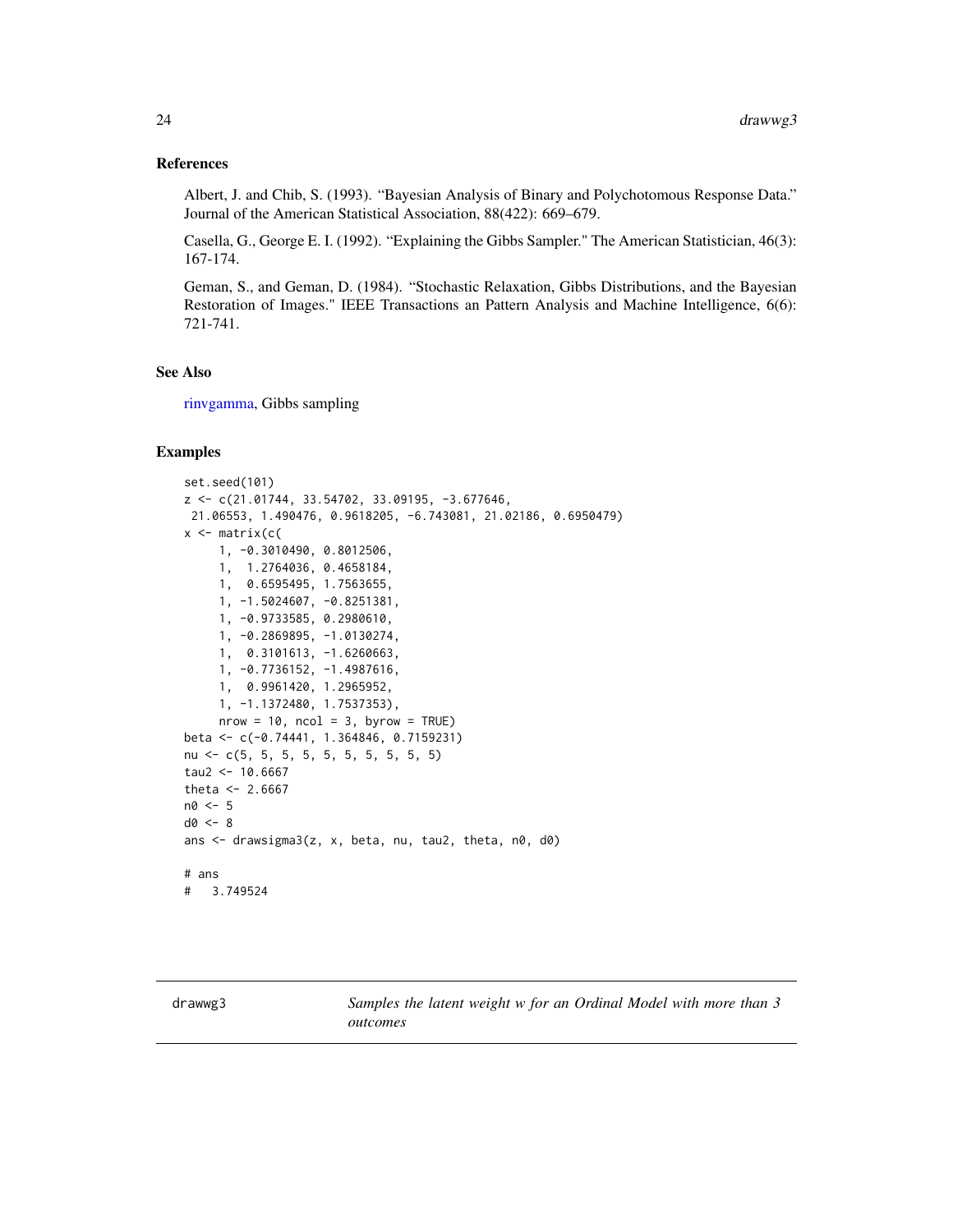#### <span id="page-24-0"></span>drawwg3 25

#### Description

This function samples the latent weight w from a Generalized inverse-Gaussian distribution (GIG) for an ordinal model with more than 3 outcomes.

#### Usage

drawwg3(z, x, beta, tau2, theta, lambda)

# Arguments

| Z      | Gibbs draw of latent response variable, a column vector.          |
|--------|-------------------------------------------------------------------|
| X      | covariate matrix of dimension $(nxk)$ including a column of ones. |
| beta   | Gibbs draw of coefficients of dimension $(kx1)$ .                 |
| tau2   | $2/(p(1-p))$ .                                                    |
| theta  | $(1-2p)/(p(1-p)).$                                                |
| lambda | index parameter of GIG distribution which is equal to 0.5         |

#### Details

Function samples a vector of the latent weight w from a GIG distribution.

# Value

Returns a column vector of w from a GIG distribution.

# References

Rahman, M. A. (2016). "Bayesian Quantile Regression for Ordinal Models." Bayesian Analysis, 11(1): 1-24.

Casella, G., George E. I. (1992). "Explaining the Gibbs Sampler." The American Statistician, 46(3): 167-174.

Geman, S., and Geman, D. (1984). "Stochastic Relaxation, Gibbs Distributions, and the Bayesian Restoration of Images." IEEE Transactions an Pattern Analysis and Machine Intelligence, 6(6): 721-741.

# See Also

GIGrvg, Gibbs sampling, [rgig](#page-0-0)

```
set.seed(101)
z <- c(0.9812363, -1.09788, -0.9650175, 8.396556,
1.39465, -0.8711435, -0.5836833, -2.792464,
0.1540086, -2.590724, 0.06169976, -1.823058,
0.06559151, 0.1612763, 0.161311, 4.908488,
0.6512113, 0.1560708, -0.883636, -0.5531435)
x \leftarrow matrix(c(
```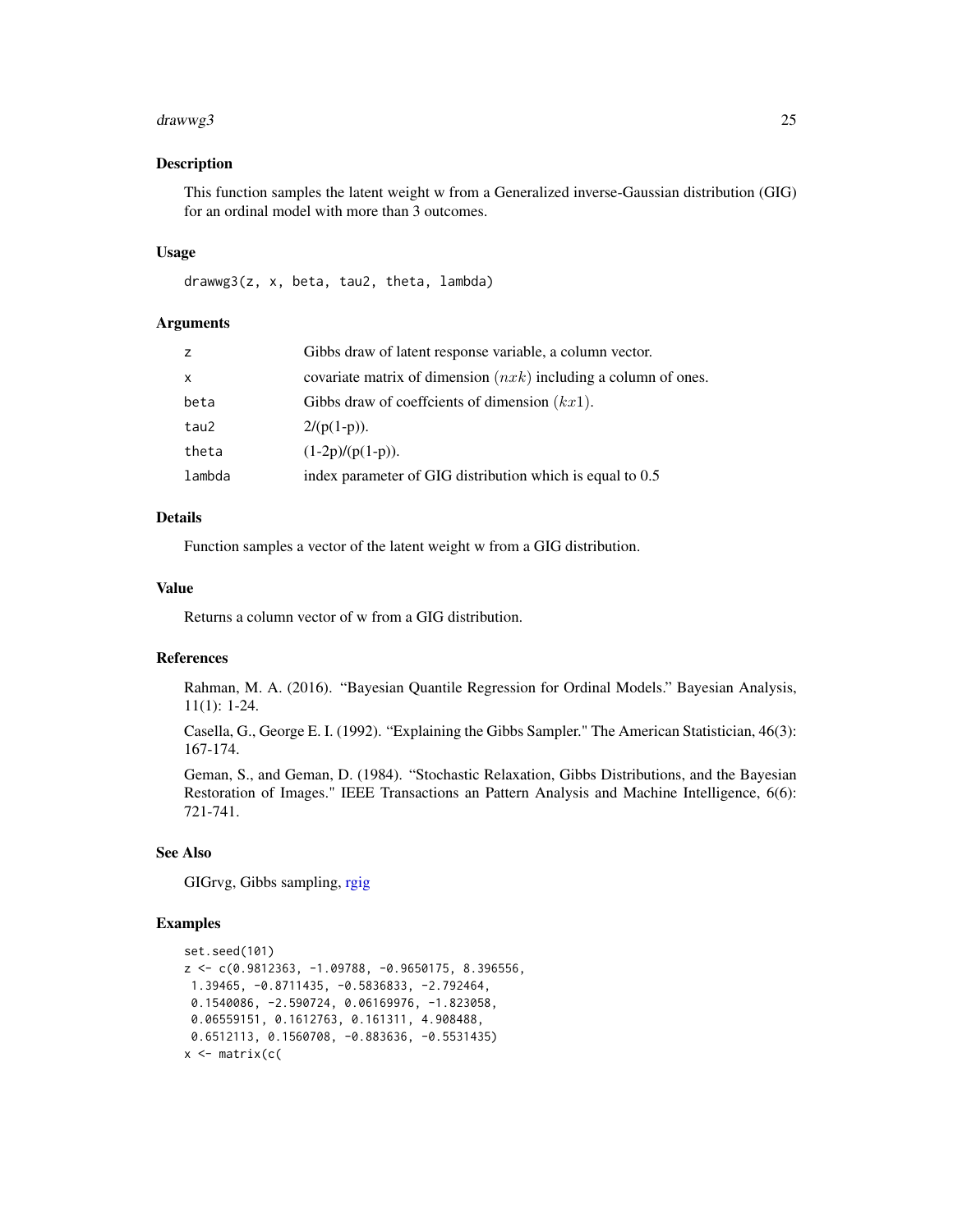```
1, 1.4747905363, 0.167095186,
    1, -0.3817326861, 0.041879526,
    1, -0.1723095575, -1.414863777,
    1, 0.8266428137, 0.399722073,
    1, 0.0514888733, -0.105132425,
    1, -0.3159992662, -0.902003846,
    1, -0.4490888878, -0.070475600,
    1, -0.3671705251, -0.633396477,
    1, 1.7655601639, -0.702621934,
    1, -2.4543678120, -0.524068780,
    1, 0.3625025618, 0.698377504,
    1, -1.0339179063, 0.155746376,
    1, 1.2927374692, -0.155186911,
    1, -0.9125108094, -0.030513775,
    1, 0.8761233001, 0.988171587,
    1, 1.7379728231, 1.180760114,
    1, 0.7820635770, -0.338141095,
    1, -1.0212853209, -0.113765067,
    1, 0.6311364051, -0.061883874,
    1, 0.6756039688, 0.664490143),
    nrow = 20, ncol = 3, byrow = TRUE)
beta <- c(-1.583533, 1.407158, 2.259338)
tau2 < -10.66667theta <- 2.666667lambda <-0.5ans <- drawwg3(z, x, beta, tau2, theta, lambda)
# ans
# 0.16135732
# 0.39333080
# 0.80187227
# 2.27442898
# 0.90358310
# 0.99886987
# 0.41515947 ... soon
```
<span id="page-25-1"></span>inefficiency\_factor3 *Inefficiency Factor for Ordinal Models with 3 outcomes*

# **Description**

This function calculates the inefficiency factor from the MCMC draws of  $(\beta, \sigma)$  for an ordinal model with 3 outcomes. The inefficiency factor is calculated using the batch-means method.

# Usage

inefficiency\_factor3(beta\_draws, nlags = 2, sigma\_draws)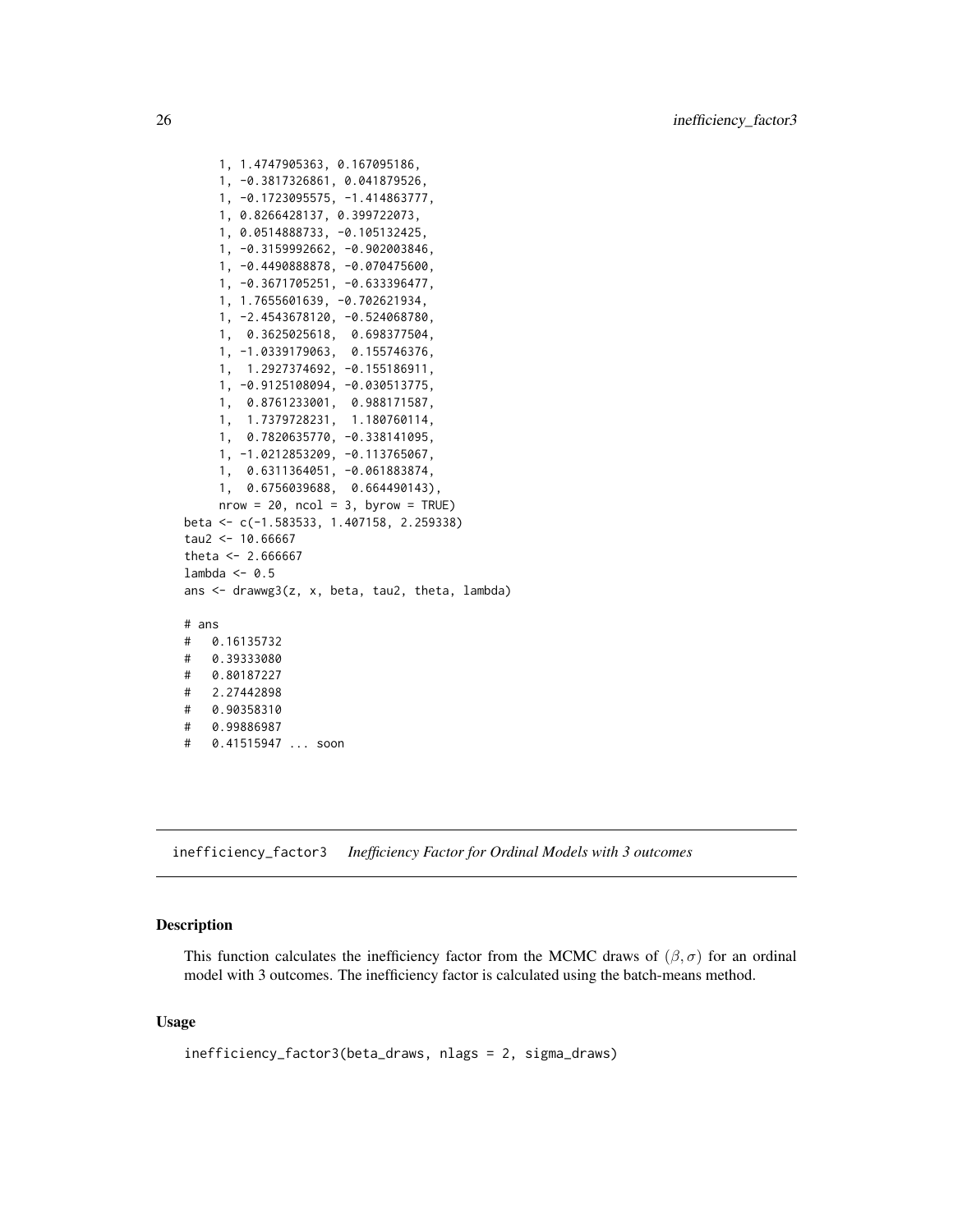# Arguments

| beta draws  | Gibbs draw of coeffcients of dimension (kxiter). |
|-------------|--------------------------------------------------|
| nlags       | scalar variable with default $= 2$ .             |
| sigma_draws | Gibbs draw of scale factor.                      |

# Details

Calculates the inefficiency factor of  $(\beta, \sigma)$  using the batch-means method.

# Value

Returns a list with components

- inefficiency\_beta: a vector with inefficiency facor for each  $\beta$ .
- inefficiency\_sigma: a vector with inefficiency factor for each  $\sigma$ .

# References

Greenberg, E. (2012). "Introduction to Bayesian Econometrics." Cambridge University Press, Cambridge.

#### See Also

pracma

# Examples

```
set.seed(101)
data("data25j3")
x \leftarrow data25j3$x
y <- data25j3$y
p \le -0.25ans \leq quan_reg3(y, x, mc = 50, p)
beta_draws <- ans$beta_draws
sigma_draws <- ans$sigma_draws
inefficiency <- inefficiency_factor3(beta_draws, 2, sigma_draws)
# inefficiency_beta
# 1.322590
# 1.287309
# 1.139322
# inefficiency_sigma
```
# 1.392045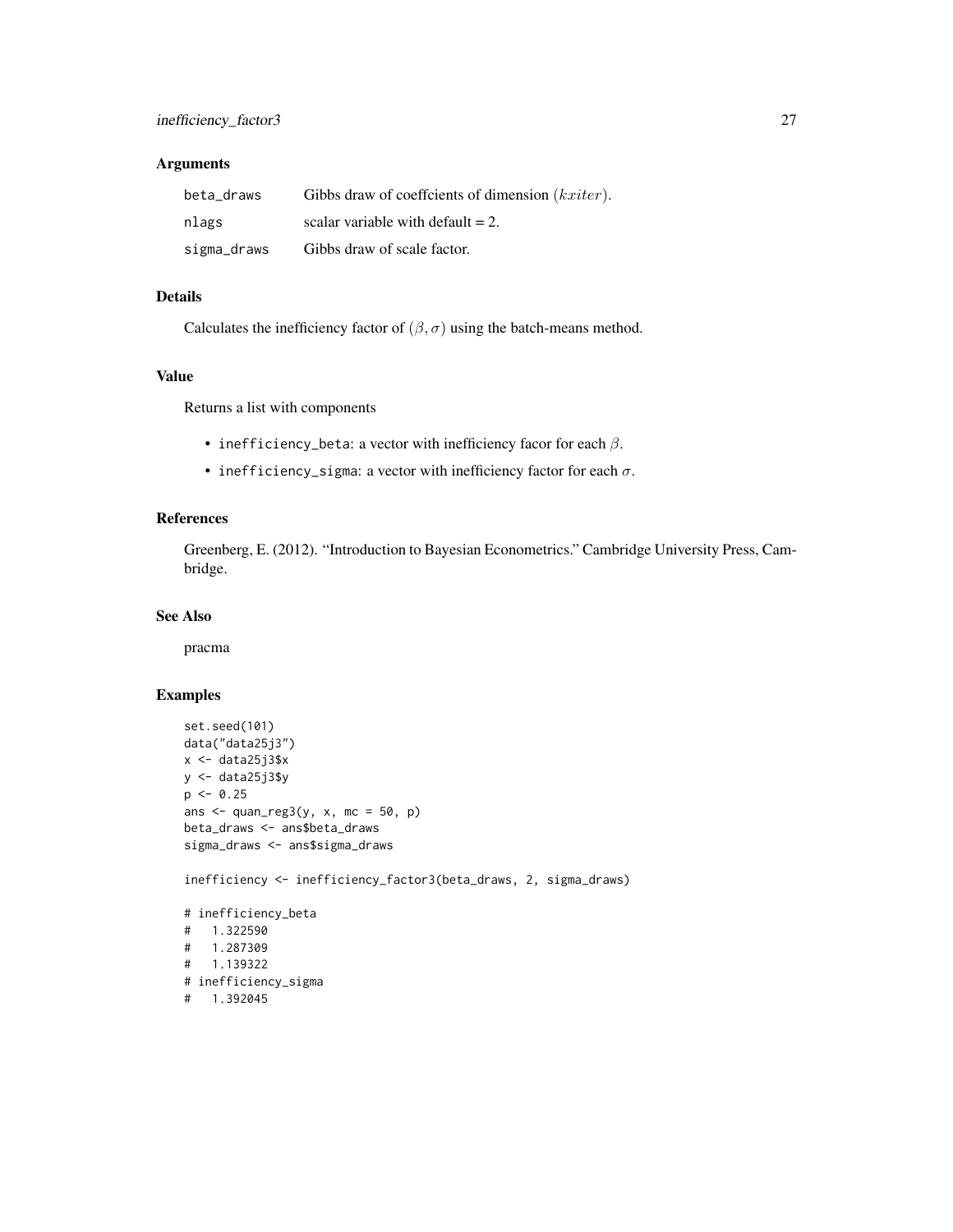<span id="page-27-1"></span><span id="page-27-0"></span>inefficiency\_factorg3 *Inefficiency Factor for Ordinal Models with more than 3 outcomes*

#### Description

This function calculates the inefficiency factor from the MCMC draws of  $(\beta, \delta)$  for an ordinal model with more than 3 outcomes. The inefficiency factor is calculated using the batch-means method.

# Usage

```
inefficiency_factorg3(beta_draws, nlags = 2, delta_draws)
```
# Arguments

| beta draws  | Gibbs draw of coeffcients of dimension $(kxiter)$ . |
|-------------|-----------------------------------------------------|
| nlags       | scalar variable with default $= 2$ .                |
| delta_draws | Gibbs draw of cut-points.                           |

# Details

Calculates the inefficiency factor of  $(\beta, \delta)$  using the batch-means method.

#### Value

Returns a list with components

- inefficiency\_delta: a vector with inefficiency factor for each  $\delta$ .
- inefficiency\_beta: a vector with inefficiency facor for each  $\beta$ .

#### References

Greenberg, E. (2012). "Introduction to Bayesian Econometrics." Cambridge University Press, Cambridge.

#### See Also

pracma

```
set.seed(101)
data("data25j4")
x \leftarrow data25j4$x
y \leftarrow data25j4$y
p \le -0.25ans \leq quan_regg3(y, x, mc = 50, p, 0.1)
beta_draws <- ans$beta_draws
delta_draws <- ans$delta_draws
```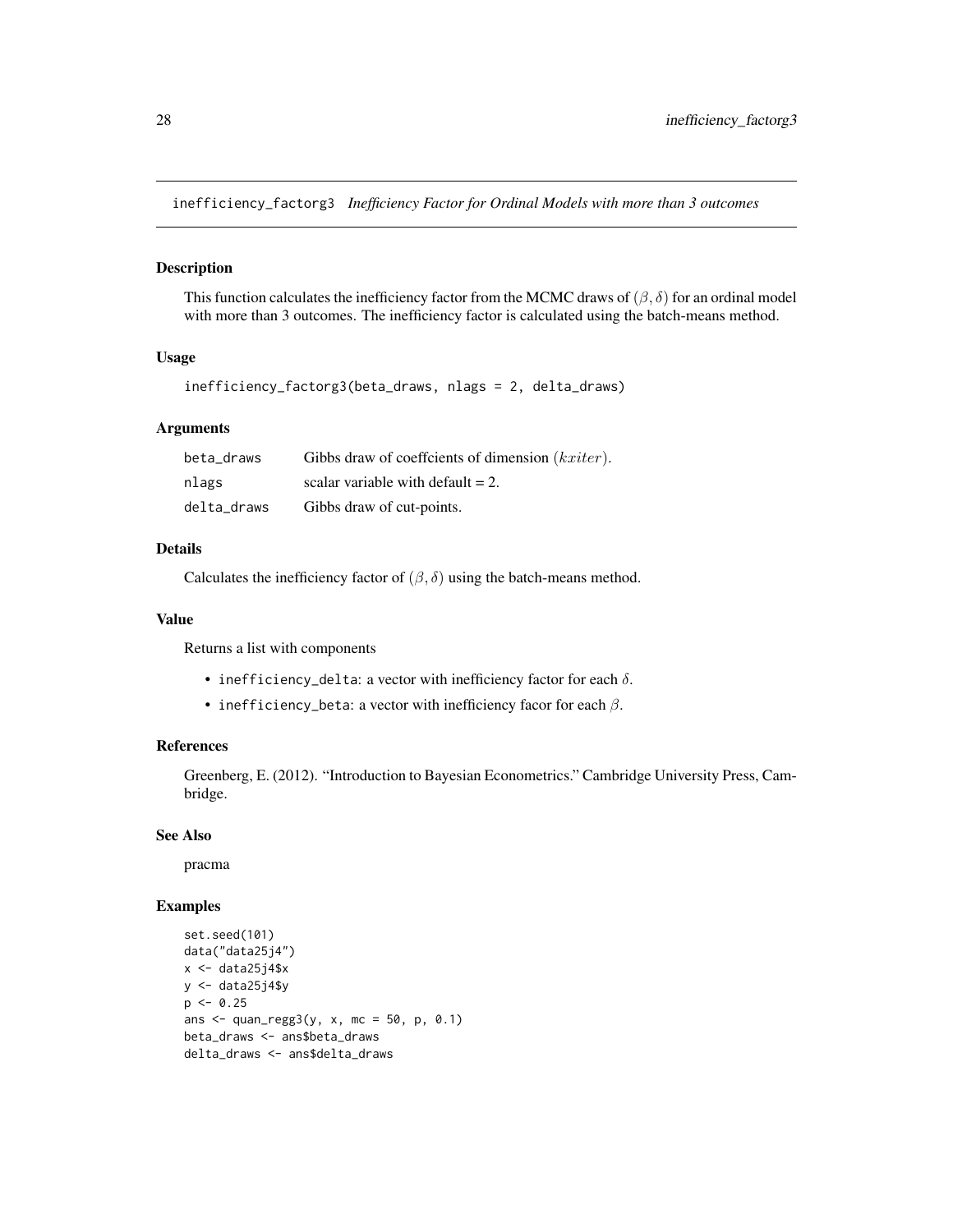# <span id="page-28-0"></span>negLoglikelihood 29

```
nlags = 2
inefficiency <- inefficiency_factorg3(beta_draws, nlags, delta_draws)
# inefficiency_delta
# 1.433599
# 1.426150
# inefficiency_beta
# 0.6035289
# 1.2967271
# 1.2751728
```
<span id="page-28-1"></span>negLoglikelihood *NegLoglikelihood function for Ordinal Models with 3 outcomes*

# Description

This function computes the negative of the log-likelihood for quantile ordinal model with 3 outcomes where the error is assumed to follow an Asymmetric Laplace distribution.

# Usage

negLoglikelihood(y, x, gammacp, beta, sigma, p)

# Arguments

| y            | dependent variable <i>i.e.</i> ordinal outcome values.            |
|--------------|-------------------------------------------------------------------|
| $\mathsf{x}$ | covariate matrix of dimension $(nxk)$ including a column of ones. |
| gammacp      | row vector of cutpoints including -Inf and Inf.                   |
| beta         | column vector of coefficients of dimension $(kx1)$ .              |
| sigma        | scale factor, a scalar.                                           |
| p            | quantile level or skewness parameter, $p$ in $(0,1)$ .            |

# Details

Computes the negative of the log-likelihood for quantile ordinal model with 3 outcomes where the error is assumed to follow an asymmetric Laplace distribution.

# Value

Returns the negative log-likelihood value.

#### References

Rahman, M. A. (2016). "Bayesian Quantile Regression for Ordinal Models." Bayesian Analysis, 11(1): 1-24.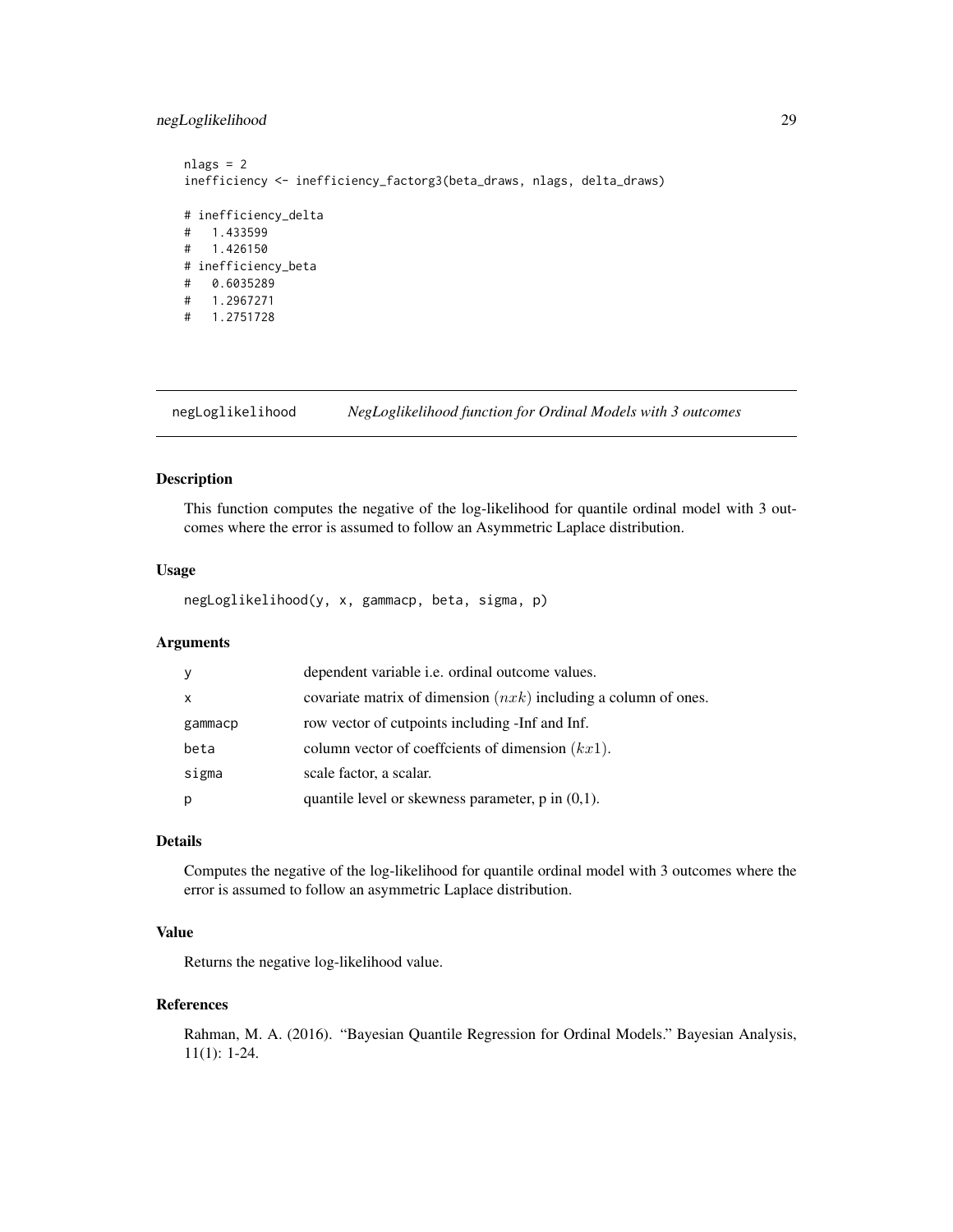# See Also

likelihood maximization

# Examples

```
set.seed(101)
data("data25j3")
x \leftarrow data25j3$xy <- data25j3$y
p \le -0.25gammacp \leq c(-Inf, 0, 4, Inf)
beta <- c(1.7201671, 1.9562172, 0.8334668)
sigma <- 0.9684741
ans <- negLoglikelihood(y, x, gammacp, beta, sigma, p)
# ans
# 231.8096
```
<span id="page-29-1"></span>qrminfundtheorem *Minimize the negative of log-likelihood*

# Description

This function minimizes the negative of the log-likelihood for an ordinal quantile model with respect to the cut-points  $\delta$  using the Fundamental Theorem of Calculus.

# Usage

```
qrminfundtheorem(deltain, y, x, beta, cri0, cri1, stepsize, maxiter, h, dh,
 sw, p)
```
#### Arguments

| deltain      | initialization of cut-points.                                                             |
|--------------|-------------------------------------------------------------------------------------------|
| y            | dependent variable <i>i.e.</i> ordinal outcome values.                                    |
| $\mathsf{x}$ | covariate matrix of dimension $(nxk)$ including a column of ones.                         |
| beta         | column vector of coefficients of dimension $(kx1)$ .                                      |
| cri0         | initial criterion, $cri0 = 1$ .                                                           |
| cri1         | criterion lies between $(0.001$ to $0.0001$ ).                                            |
| stepsize     | learning rate lies between $(0.1, 1)$ .                                                   |
| maxiter      | maximum number of iteration.                                                              |
| h            | change in value of each $\delta$ , holding other $\delta$ constant for first derivatives. |
| dh           | change in each value of $\delta$ , holding other $\delta$ constant for second derivaties. |
| SW           | iteration to switch from BHHH to inv(-H) algorithm.                                       |
| p            | quantile level or skewness parameter, $p$ in $(0,1)$ .                                    |

<span id="page-29-0"></span>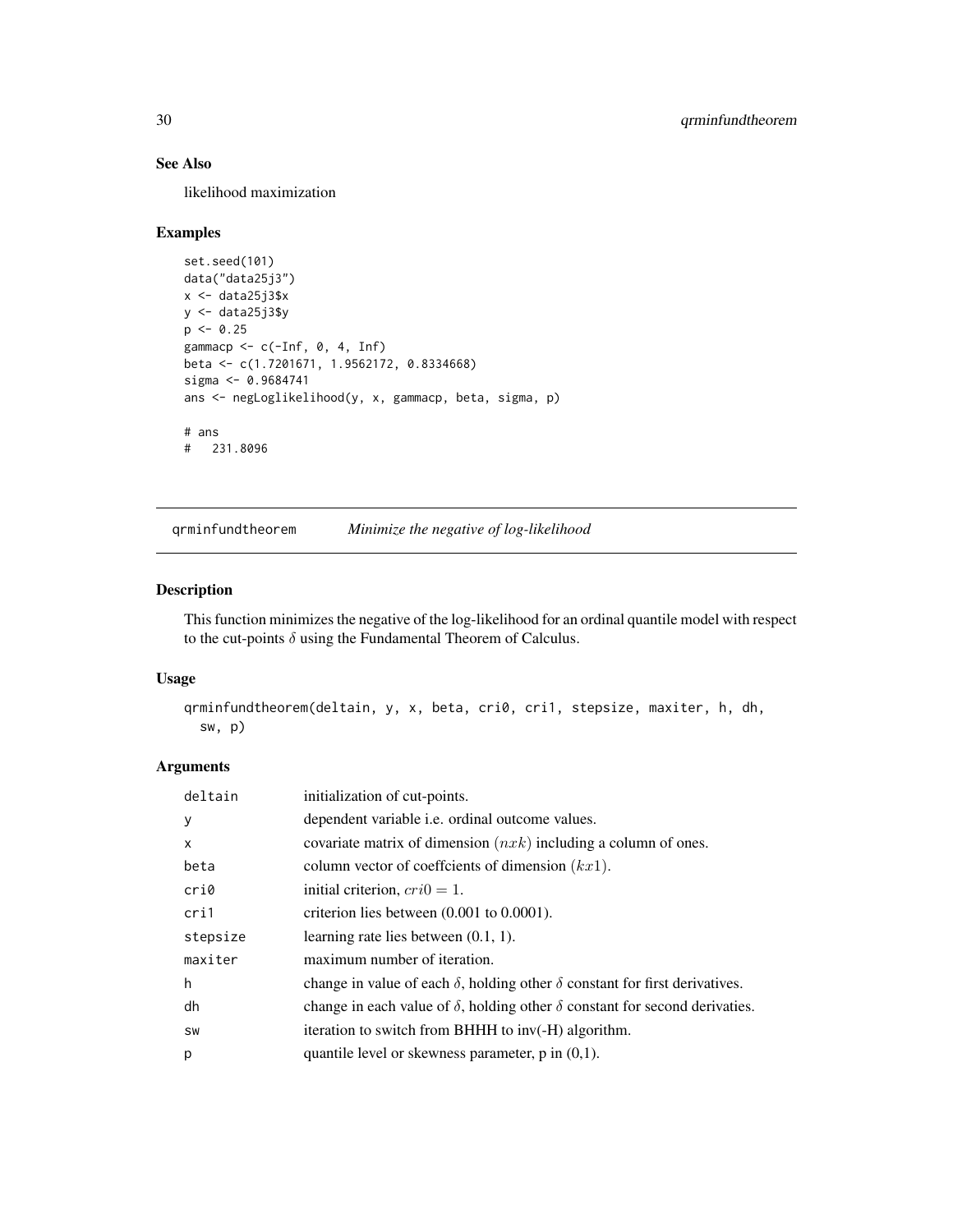# <span id="page-30-0"></span>qrminfundtheorem 31

# Details

First derivative from first principle

$$
dy/dx = [f(x+h) - f(x-h)]/2h
$$

Second derivative from First principle

$$
f'(x - h) = (f(x) - f(x - h))/h
$$

$$
f''(x) = [(f(x+h) - f(x))/h - (f(x) - f(x-h))/h]/h
$$

$$
= [(f(x+h) + f(x-h) - 2f(x))]/h2
$$

cross partial derivatives

$$
f(x) = [f(x + dh, y) - f(x - dh, y)]/2dh
$$

$$
f(x,y) = [(f(x+dh, y+dh) - f(x+dh, y-dh))/2dh - (f(x-dh, y+dh) - f(x-dh, y-dh))/2dh]/2dh
$$

$$
= 0.25*[(f(x+dh, y+dh) - f(x+dh, y-dh)) - (f(x-dh, y+dh) - f(x-dh, y-dh))]/dh2
$$

# Value

Returns a list with components

- dmin: a vector with cutpoints that minimize the log-likelihood function.
- sumlogl: a scalar with sum of log-likelihood values.
- logl: a vector with log-likelihood values.
- G: a gradient vector,  $(nxk)$  matrix with i-th row as the score for the i-th unit.
- H: represents Hessian matrix.

# References

Rahman, M. A. (2016). "Bayesian Quantile Regression for Ordinal Models." Bayesian Analysis, 11(1): 1-24.

# See Also

differential calculus, functional maximization, [ginv,](#page-0-0) [mldivide](#page-0-0)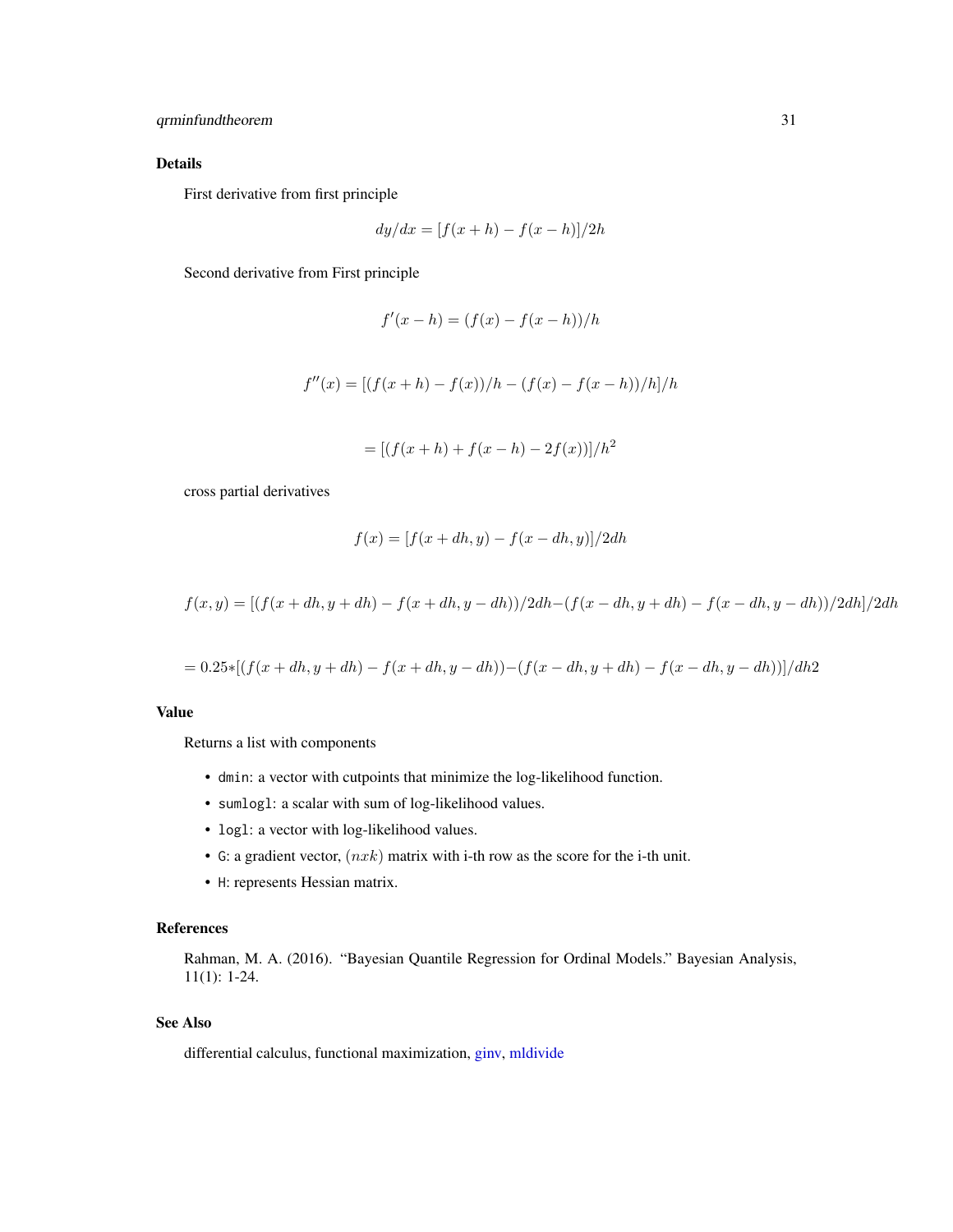```
set.seed(101)
deltain <- c(-0.9026915, -2.2488833)
data("data25j4")
x \leftarrow data25j4$xy \le - data25j4$y
p \le -0.25beta <- c(-1.429465, 1.135585, 2.107666)
cri0 <- 1
cri1 <- 0.001
stepsize <- 1
maxiter <- 10
h <- 0.002
dh <- 0.0002
sw <- 20
ans <- qrminfundtheorem(deltain, y, x, beta, cri0, cri1, stepsize, maxiter, h, dh, sw, p)
# deltamin
# 0.2674061 -0.6412074
# negsum
# 247.9525
# logl
# -2.30530839
# -1.60437267
# -0.52085599
# -0.93506872
# -0.91064423
# -0.49535299
# -1.53635828
# -1.36311002
# -0.35753865
# -0.55554991.. soon
# G
# 0.84555485 0.00000000
# 0.84555485 0.00000000
# 0.00000000 0.00000000
# -0.32664119 -0.13166332
# -0.32664119 -0.13166332
# -0.32664119 -0.13166332
# 0.93042126 0.00000000
# -0.32664119 -0.13166332
# -0.32664119 -0.13166332
# 0.00000000 0.00000000
# -0.32664119 -0.13166332.. soon
# H
# -47.266464 -2.379509
# -2.379509 -13.830474
# checkoutput
# 0 0 0 0 0 0 0 ... soon
```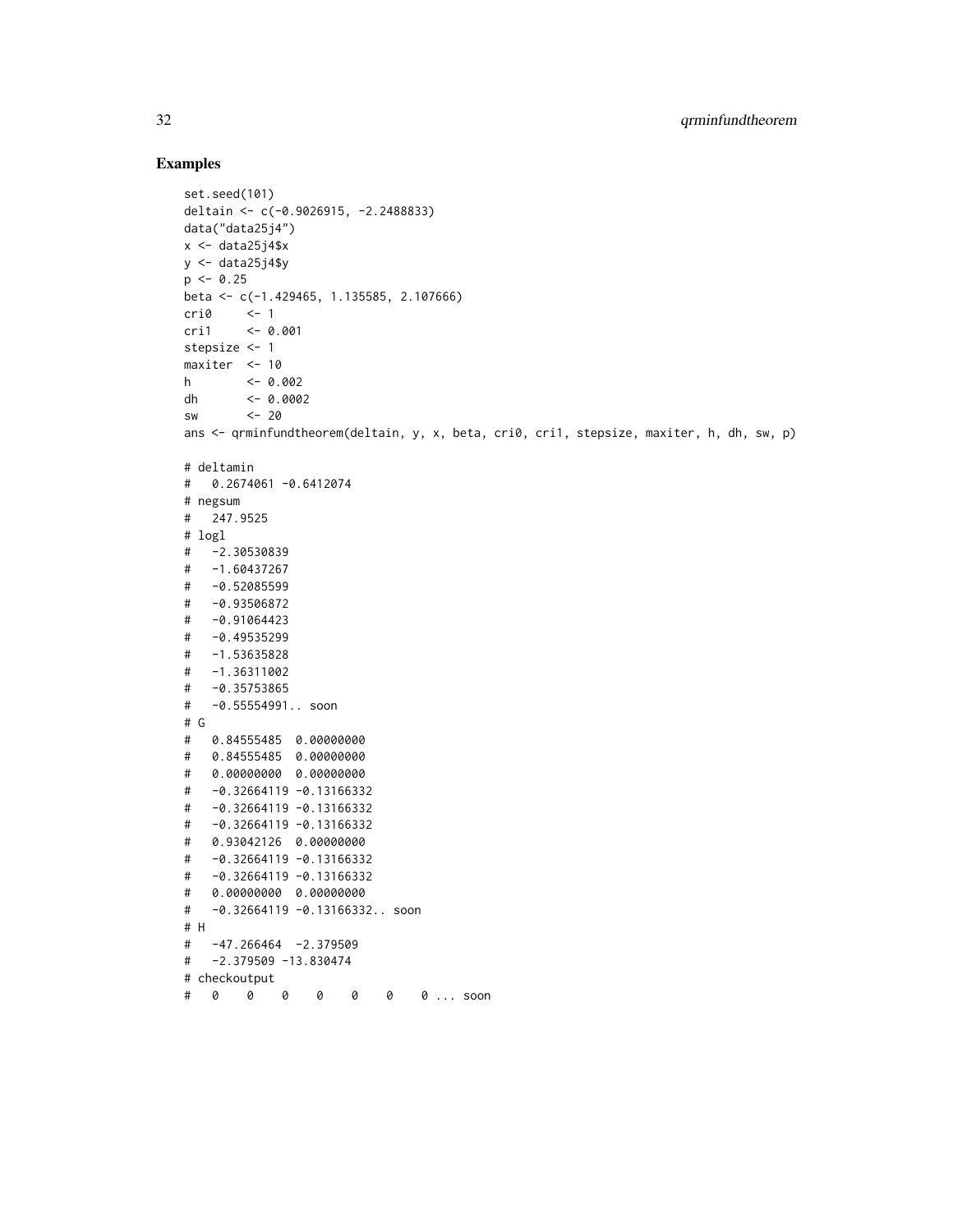<span id="page-32-1"></span><span id="page-32-0"></span>qrnegloglikensum *Negative log-likelihood for Ordinal Models with more than 3 outcomes*

# Description

Function for calculating negative log-likelihood for Ordinal models with more than 3 outcomes.

# Usage

```
qrnegloglikensum(deltain, y, x, beta, p)
```
# Arguments

| deltain      | initialization of cut-points.                                     |
|--------------|-------------------------------------------------------------------|
| y            | dependent variable <i>i.e.</i> ordinal outcome values.            |
| $\mathsf{x}$ | covariate matrix of dimension $(nxk)$ including a column of ones. |
| beta         | column vector of coefficients of dimension $(kx1)$ .              |
| p            | quantile level or skewness parameter, $p$ in $(0,1)$ .            |

# Details

Computes the negtaive of the log-likelihood function using the asymmetric Laplace distribution over the iid random variables.

# Value

Returns a list with components

- nlogl: a vector with likelihood values.
- negsumlogl: a scalar with value of negative log-likelihood.

# References

Rahman, M. A. (2016). "Bayesian Quantile Regression for Ordinal Models." Bayesian Analysis, 11(1): 1-24.

# See Also

likelihood maximization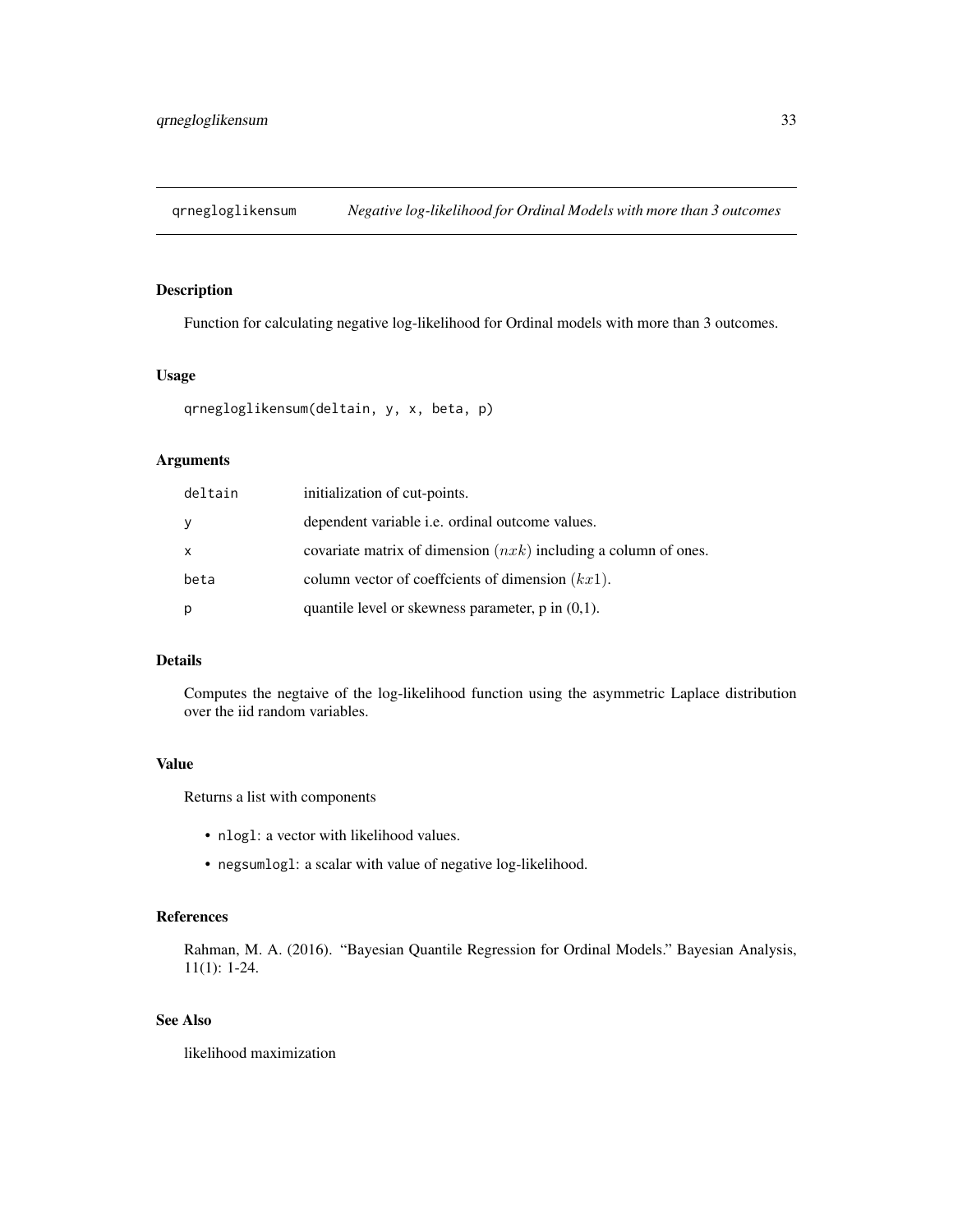# Examples

```
set.seed(101)
deltain <- c(-0.9026915, -2.2488833)
data("data25j4")
x \leftarrow data25j4$xy <- data25j4$y
p \le -0.25beta <- c(-1.429465, 1.135585, 2.107666)
ans <- qrnegloglikensum(deltain, y, x, beta, p)
# nlogl
# 3.36678284
# 2.66584712
# 0.52085599
# 0.60451039
# 0.58008590
# 0.18984750
# 2.79497033
# 1.03255169
# 0.12144529
# 0.55554991... soon
# negsumlogl
# 283.1566
```
<span id="page-33-1"></span>

| quan_reg3 |
|-----------|
|-----------|

quan\_reg3 *Bayesian Quantile Regression for Ordinal Models with 3 outcomes*

# Description

This function estimates the Bayesian Quantile Regression for ordinal model with 3 outcomes and reports the posterior mean and posterior standard deviations of  $(\beta, \sigma)$ .

# Usage

quan\_reg3(y, x, mc = 15000, p)

# Arguments

|    | dependent variable <i>i.e.</i> ordinal outcome values.            |
|----|-------------------------------------------------------------------|
| x  | covariate matrix of dimension $(nxk)$ including a column of ones. |
| mc | number of MCMC iterations, post burn-in.                          |
| p  | quantile level or skewness parameter, $p$ in $(0,1)$ .            |

<span id="page-33-0"></span>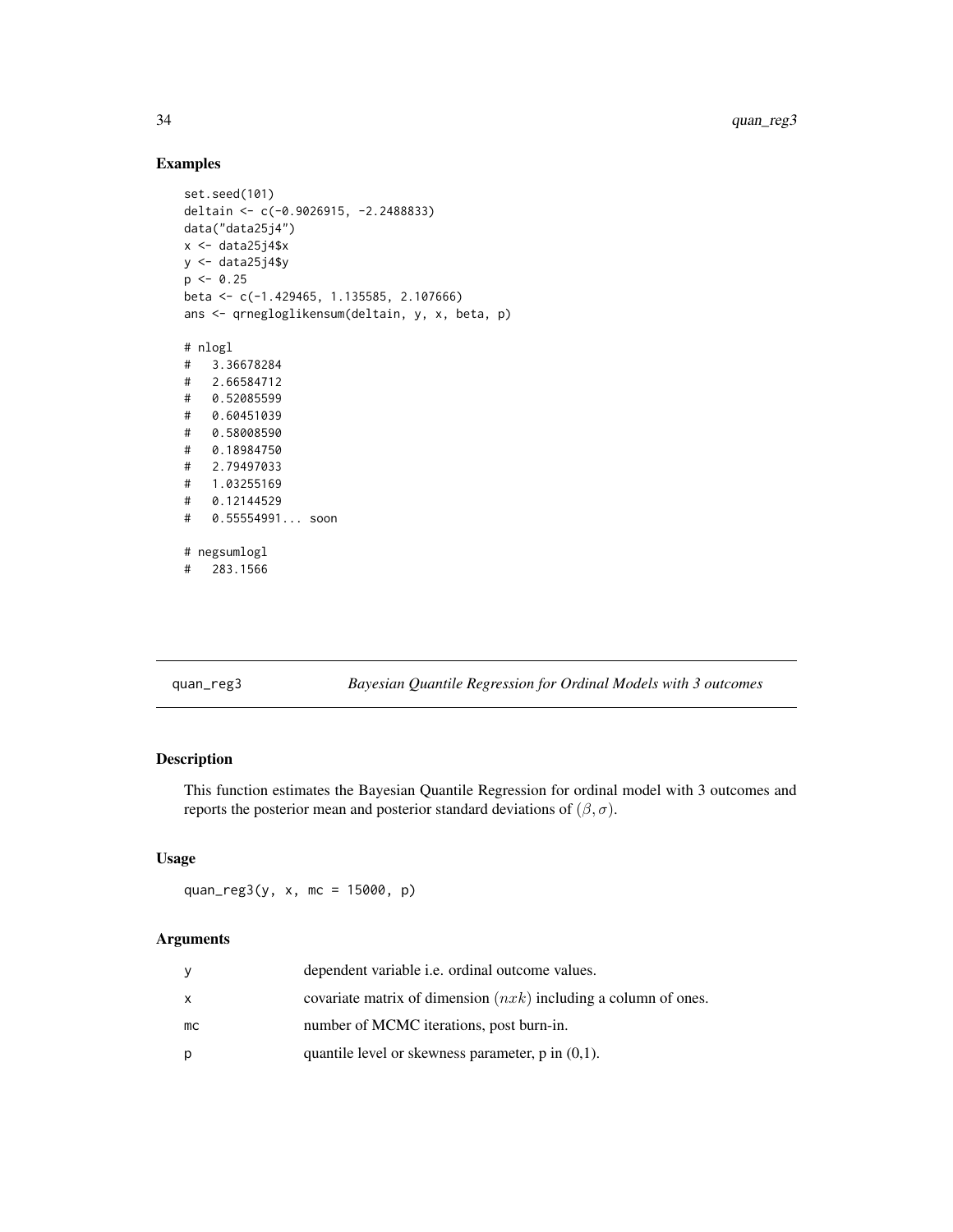# <span id="page-34-0"></span>quan\_reg3 35

#### Details

Function implements the Bayesian quantile regression for ordinal models with 3 outcomes using a Gibbs sampling procedure.

Function initializes prior and then iteratively samples  $\beta$ ,  $\delta$  and latent variable z. Burn-in is taken as  $0.25 * mc$  and  $iter = burn-in + mc$ .

#### Value

Returns a list with components

- post\_mean\_beta: a vector with mean of sampled  $\beta$  for each covariate.
- post\_mean\_sigma: a vector with mean of sampled  $\sigma$ .
- post\_std\_beta: a vector with standard deviation of sampled  $\beta$  for each covariate.
- post\_std\_sigma: a vector with standard deviation of sampled  $\sigma$ .
- DIC\_result: results of the DIC criteria.
- beta\_draws: a matrix with all sampled values for  $\beta$ .
- sigma\_draws: a matrix with all sampled values for  $\sigma$ .

# References

Rahman, M. A. (2016). "Bayesian Quantile Regression for Ordinal Models." Bayesian Analysis, 11(1): 1-24.

Yu, K. and Moyeed, R. A. (2001). "Bayesian Quantile Regression." Statistics and Probability Letters, 54(4): 437–447.

Casella, G., George E. I. (1992). "Explaining the Gibbs Sampler." The American Statistician, 46(3): 167-174.

Geman, S., and Geman, D. (1984). "Stochastic Relaxation, Gibbs Distributions, and the Bayesian Restoration of Images." IEEE Transactions an Pattern Analysis and Machine Intelligence, 6(6): 721-741.

#### See Also

tcltk, [rnorm,](#page-0-0) [qnorm,](#page-0-0) [ginv,](#page-0-0) Gibbs sampling

```
set.seed(101)
data("data25j3")
x \leftarrow data25j3$xy \le - data25j3$y
p \le -0.25ans \leq quan_reg3(y, x, mc = 50, p)
# post_mean_beta
# 1.7201671 1.9562172 0.8334668
# post_std_beta
# 0.2400355 0.2845326 0.2036498
```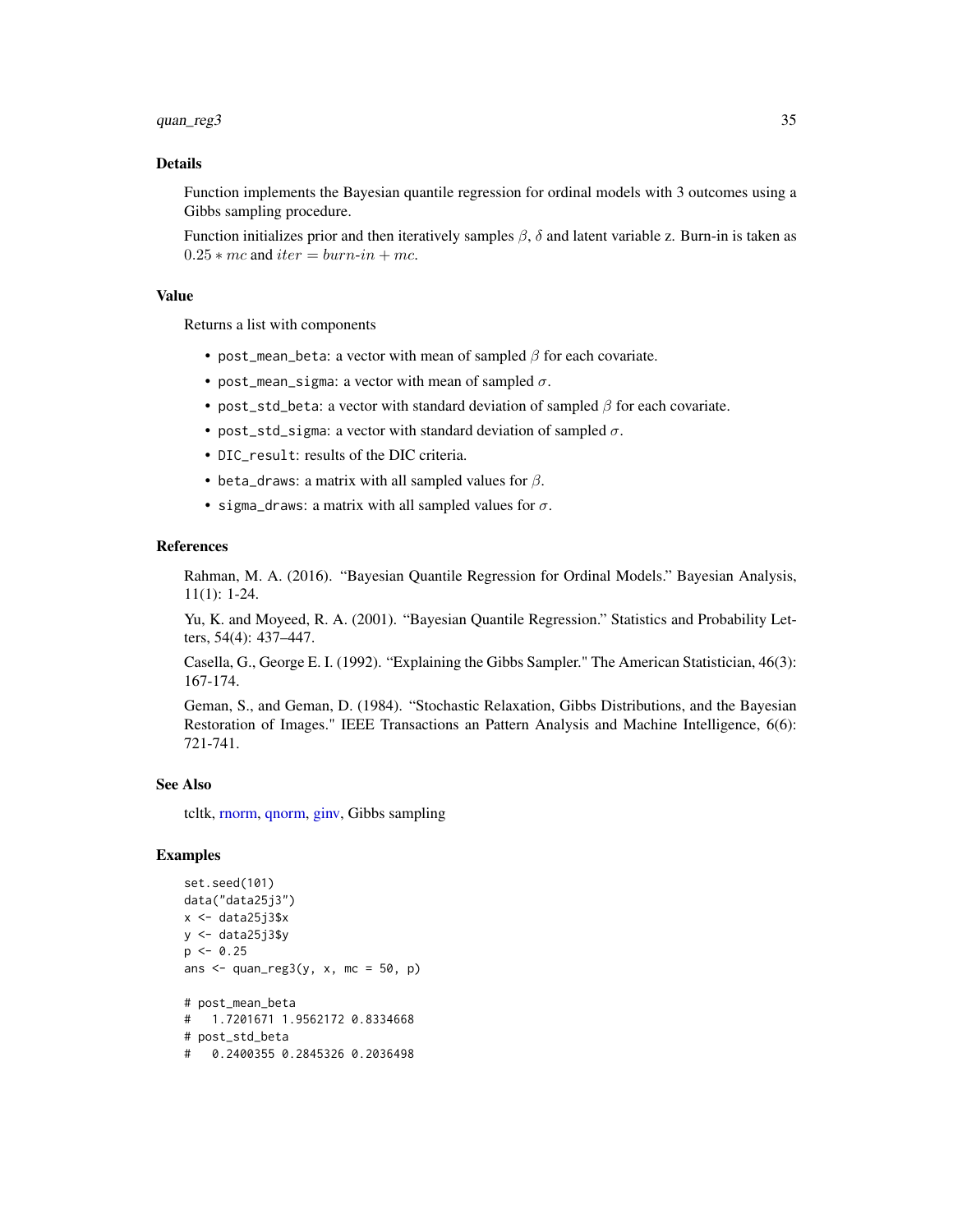```
# post_mean_sigma
# 0.9684741
# post_std_sigma
# 0.1962351
# Dic_Result
# dic
# 474.4673
# pd
# 5.424001
# devpostmean
# 463.6193
# beta_draws
# 0.0000000 0.000000 0.0000000
# -3.6740670 1.499495 1.3610085
# -1.1006076 2.410271 1.3379175
# -0.5310387 1.604194 0.7830659
# 0.4870828 1.761879 0.6921727
# 0.9481320 1.485709 1.0251322... soon
# sigma_draws
# 2.0000000
# 3.6987793
# 3.2785105
# 2.9769533
# 2.9273486
# 2.5807661
# 2.2654222... soon
```
<span id="page-35-1"></span>quan\_regg3 *Bayesian Quantile Regression for Ordinal Models with more than 3 outcomes*

# Description

This function estimates the Bayesian Quantile Regression for ordinal models with more than 3 outcomes and reports the posterior mean and posterior standard deviations of  $(\beta, \delta)$ .

#### Usage

```
quan_regg3(y, x, mc = 15000, p, tune = 0.1)
```
# Arguments

| V    | dependent variable i.e. ordinal outcome values.                   |
|------|-------------------------------------------------------------------|
| x    | covariate matrix of dimension $(nxk)$ including a column of ones. |
| mc   | number of MCMC iterations, post burn-in.                          |
| р    | quantile level or skewness parameter, $p$ in $(0,1)$ .            |
| tune | tuning parameter.                                                 |

<span id="page-35-0"></span>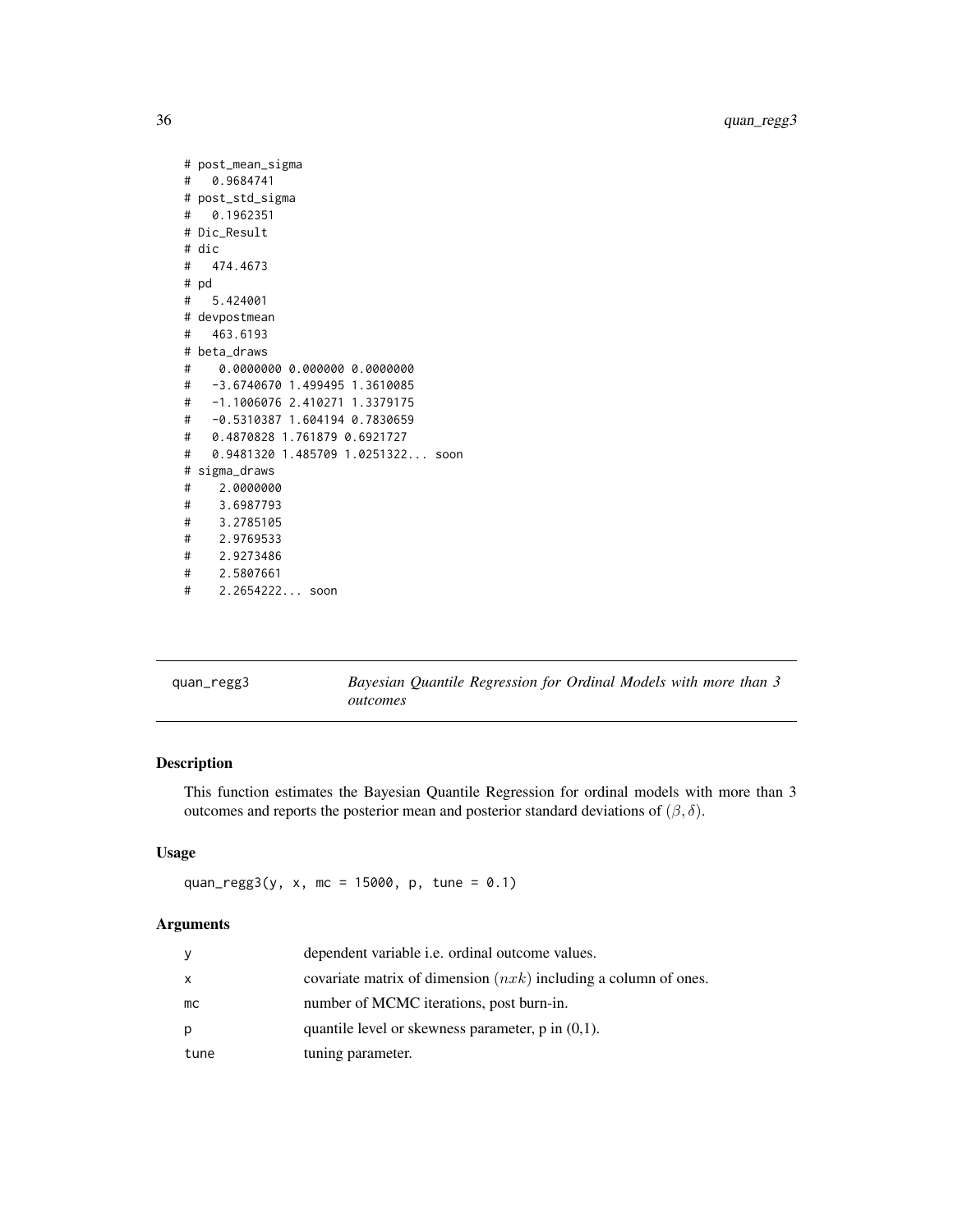#### <span id="page-36-0"></span>Details

Function implements the Bayesian quantile regression for ordinal models with more than 3 outcomes using a combination of Gibbs sampling procedure and Metropolis-Hastings algorithm.

Function initialises prior and then iteratively samples  $\beta$ ,  $\delta$  and latent variable z. Burn-in is taken as  $0.25 * mc$  and  $iter = burn-in + mc$ .

#### Value

Returns a list with components:

- post\_mean\_beta: a vector with mean of sampled  $\beta$  for each covariate.
- post\_mean\_beta: a vector with mean of sampled  $\beta$  for each covariate.
- post\_mean\_delta: a vector with mean of sampled  $\delta$  for each cut point.
- post\_std\_beta: a vector with standard deviation of sampled  $\beta$  for each covariate.
- post\_std\_delta: a vector with standard deviation of sampled  $\delta$  for each cut point.
- gamma: a vector of cut points including Inf and -Inf.
- catt
- acceptance\_rate: a scalar to judge the acceptance rate of samples.
- DIC\_result: results of the DIC criteria.
- beta\_draws: a matrix with all sampled values for  $\beta$ .
- delta\_draws: a matrix with all sampled values for  $\delta$ .

#### References

Rahman, M. A. (2016). "Bayesian Quantile Regression for Ordinal Models." Bayesian Analysis, 11(1): 1-24.

Yu, K. and Moyeed, R. A. (2001). "Bayesian Quantile Regression." Statistics and Probability Letters, 54(4): 437–447.

Casella, G., George E. I. (1992). "Explaining the Gibbs Sampler." The American Statistician, 46(3): 167-174.

Geman, S., and Geman, D. (1984). "Stochastic Relaxation, Gibbs Distributions, and the Bayesian Restoration of Images." IEEE Transactions an Pattern Analysis and Machine Intelligence, 6(6): 721-741.

Chib, S., Greenberg E. (1995). "Understanding the Metropolis-Hastings Algorithm." The American Statistician, 49(4): 327-335.

Hastings, W.K. (1970). "Monte Carlo Sampling Methods Using Markov Chains and Their Applications." Biometrika, 57: 1317-1340.

# See Also

tcltk, [rnorm,](#page-0-0) [qnorm,](#page-0-0) [ginv,](#page-0-0) Gibbs sampler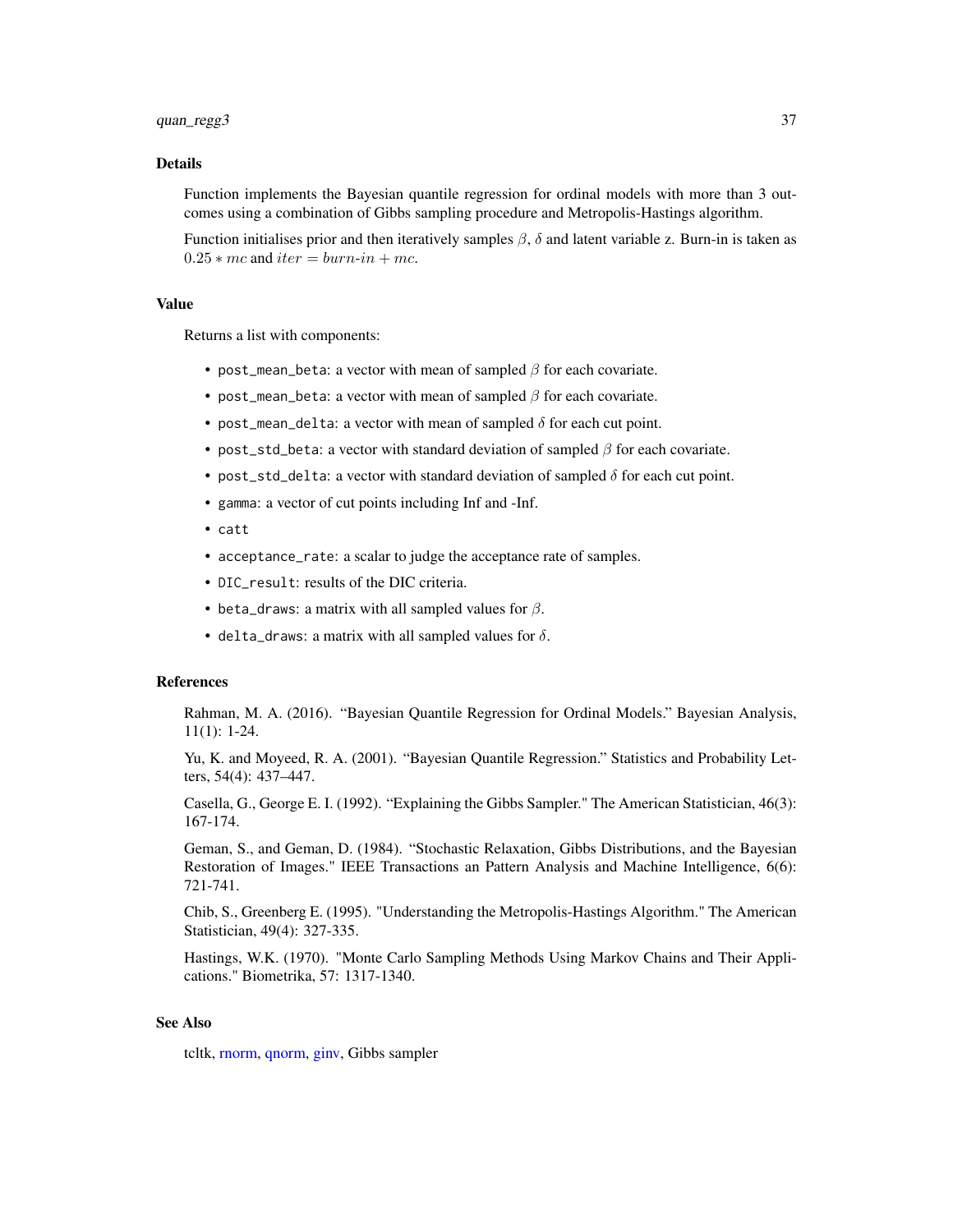#### Examples

```
set.seed(101)
data("data25j4")
x \leftarrow data25j4$x
y \leftarrow data25j4$y
p \le -0.25ans \leq quan_regg3(y, x, mc = 50, p, 0.1)
# post_mean_beta
# -1.429465 1.135585 2.107666
# post_mean_delta
# -0.9026915 -2.2488833
# post_std_beta
# 0.2205048 0.2254232 0.2138562
# post_std_delta
# 0.08928597 0.15501941
# gamma
# 0.0000000
# 0.4054768
# 0.5109938
# catt
# 0.48870702 0.04928897 0.01202798 0.44997603
# acceptancerate
# 84
# DIC_result
# DIC
# 616.2173
# pd
# 24.95203
# devpostmean
# 566.3133
# beta_draws
# 0.8062498 -5.000849 -1.2760778 -3.4372516 -1.43872552
# 0.3855340 -2.500238 -0.1594546 -1.2534485 -0.04680966
# 0.7940649 -0.552560 0.1777754 0.9850913 0.56634550 ... soon
# delta_draws
# -1.111202 -1.105643 -1.098417 -1.084080 -1.052632
# -2.165620 -2.105090 -2.148234 -2.230976 -2.255488 ... soon
```
rndald *Generates random numbers from an Asymmetric Laplace Distribution*

#### Description

This function generates a vector of random numbers from an asymmetric Laplace distribution with quantile p.

#### Usage

rndald(sigma, p, n)

<span id="page-37-0"></span>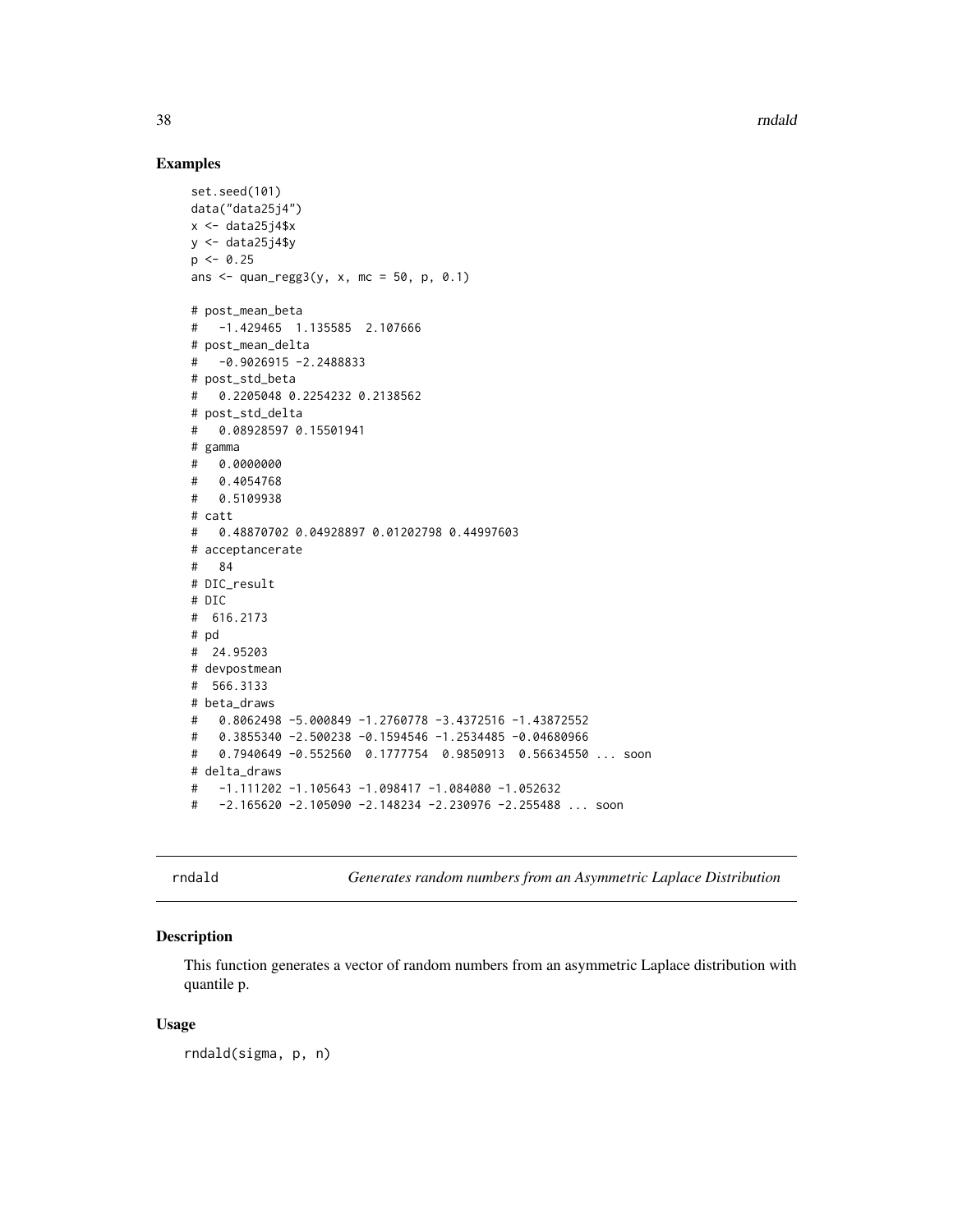# <span id="page-38-0"></span>trace\_plot3 39

#### Arguments

| sigma | scale factor, a scalar.                          |
|-------|--------------------------------------------------|
| D     | quantile or skewness parameter, $p$ in $(0,1)$ . |
|       | number of observations                           |

# Details

Generates a vector of random numbers from an asymmetric Laplace distribution, as a mixture of normal–exponential distributions.

# Value

Returns a vector  $(nx1)$  of random numbers using an AL(0,  $\sigma$ , p)

#### References

Kozumi, H. and Kobayashi, G. (2011). "Gibbs Sampling Methods for Bayesian Quantile Regression." Journal of Statistical Computation and Simulation, 81(11): 1565–1578.

Koenker, R. and Machado, J. (1999). "Goodness of Fit and Related Inference Processes for Quantile Regression.", Journal of American Statistics Association, 94(3): 1296-1309.

Keming Yu and Jin Zhang (2005). "A Three-Parameter Asymmetric Laplace Distribution." Communications in Statistics - Theory and Methods: 1867-1879.

# See Also

asymmetric Laplace distribution

# Examples

```
set.seed(101)
sigma <- 2.503306
p \le -0.25n < -1ans <- rndald(sigma, p, n)
# ans
# 1.07328
```
<span id="page-38-1"></span>

#### Description

This function generates trace plots of MCMC samples for  $(\beta, \sigma)$  in the quantile regression model with 3 outcomes.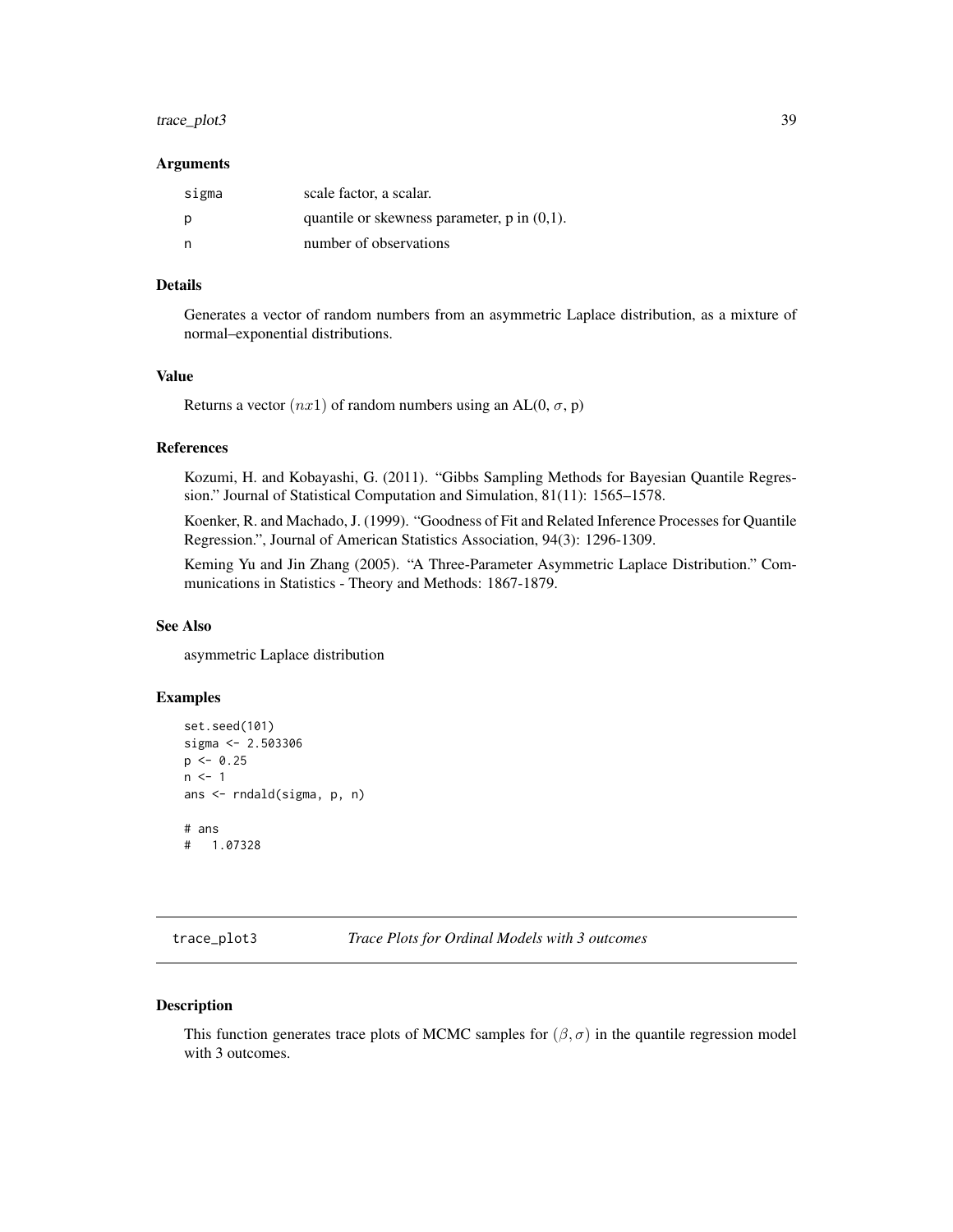#### <span id="page-39-0"></span>Usage

trace\_plot3(beta\_draws, sigma\_draws)

#### Arguments

| beta_draws  | Gibbs draw of $\beta$ vector of dimension ( <i>kxiter</i> ). |
|-------------|--------------------------------------------------------------|
| sigma_draws | Gibbs draw of scale parameter, $\sigma$ .                    |

# Details

Trace plot is a visual depiction of the values generated from the Markov chain versus the iteration number.

# Value

Returns trace plots for each element of  $\beta$  and  $\sigma$ .

# References

Rahman, M. A. (2016). "Bayesian Quantile Regression for Ordinal Models." Bayesian Analysis, 11(1): 1-24.

# See Also

traces in MCMC simulations

# Examples

```
set.seed(101)
data("data25j3")
x < - data25j3$xy <- data25j3$y
p \le -0.25ans \leq quan_reg3(y, x, mc = 50, p)
beta_draws <- ans$beta_draws
sigma_draws <- ans$sigma_draws
trace_plot3(beta_draws, sigma_draws)
```
<span id="page-39-1"></span>trace\_plotg3 *Trace Plots for Ordinal Models with more than 3 outcomes*

# Description

This function generates trace plots of MCMC samples for  $(\beta, \delta)$  in the quantile regression model with more than 3 outcomes.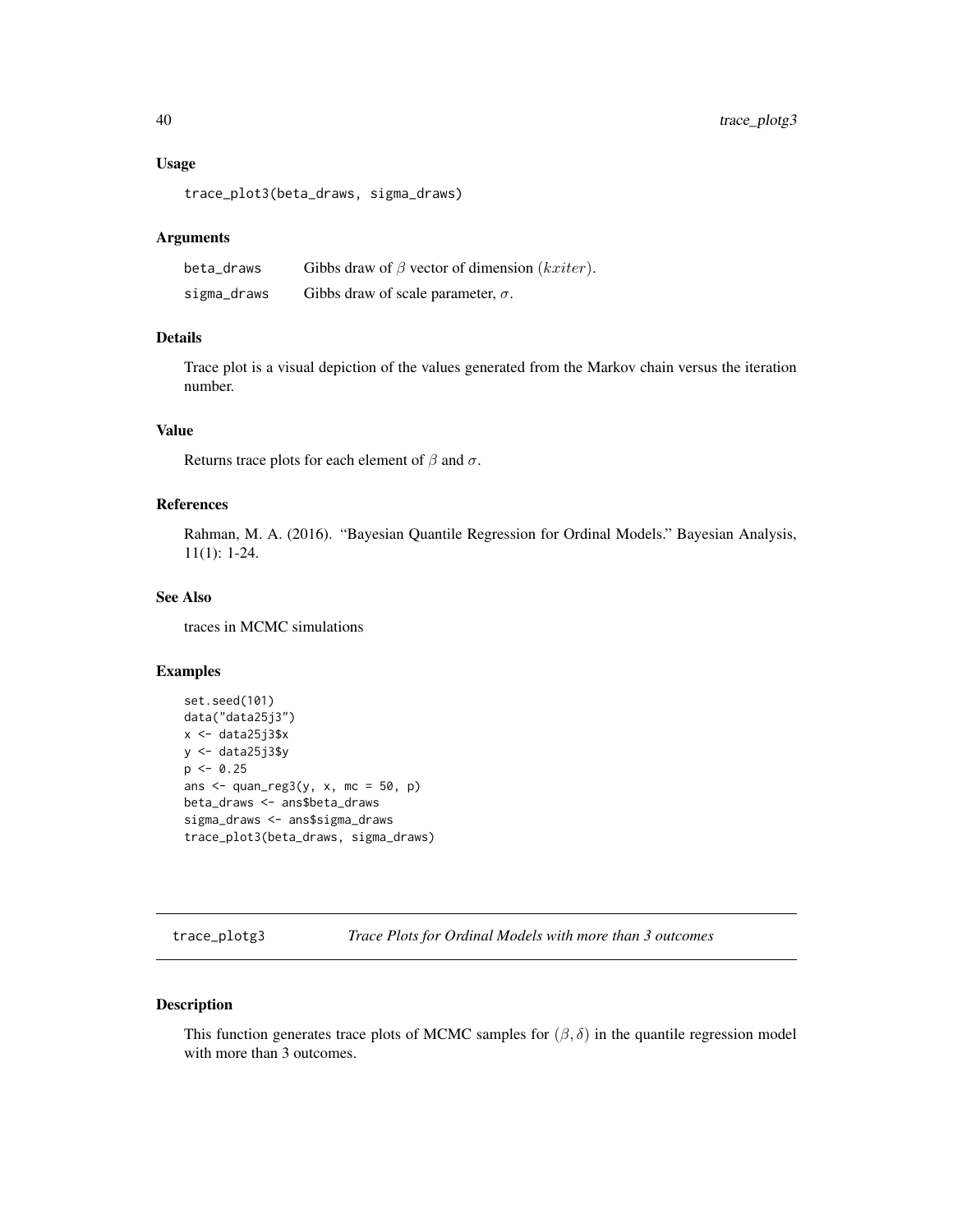# trace\_plotg3 41

# Usage

trace\_plotg3(beta\_draws, delta\_draws)

#### Arguments

| beta draws  | Gibbs draw of $\beta$ vector of dimension ( <i>kxiter</i> ). |
|-------------|--------------------------------------------------------------|
| delta draws | Gibbs draw of $\delta$ .                                     |

# Details

Trace plot is a visual depiction of the values generated from the Markov chain versus the iteration number.

# Value

Returns trace plots for each element of  $\beta$  and  $\delta$ .

# References

Rahman, M. A. (2016). "Bayesian Quantile Regression for Ordinal Models." Bayesian Analysis, 11(1): 1-24.

# See Also

traces in MCMC simulations

```
set.seed(101)
data("data25j4")
x \leftarrow data25j4$x
y <- data25j4$y
p \le -0.25ans \le quan_regg3(y, x, mc = 50, p, 0.1)
beta_draws <- ans$beta_draws
delta_draws <- ans$delta_draws
trace_plotg3(beta_draws, delta_draws)
```